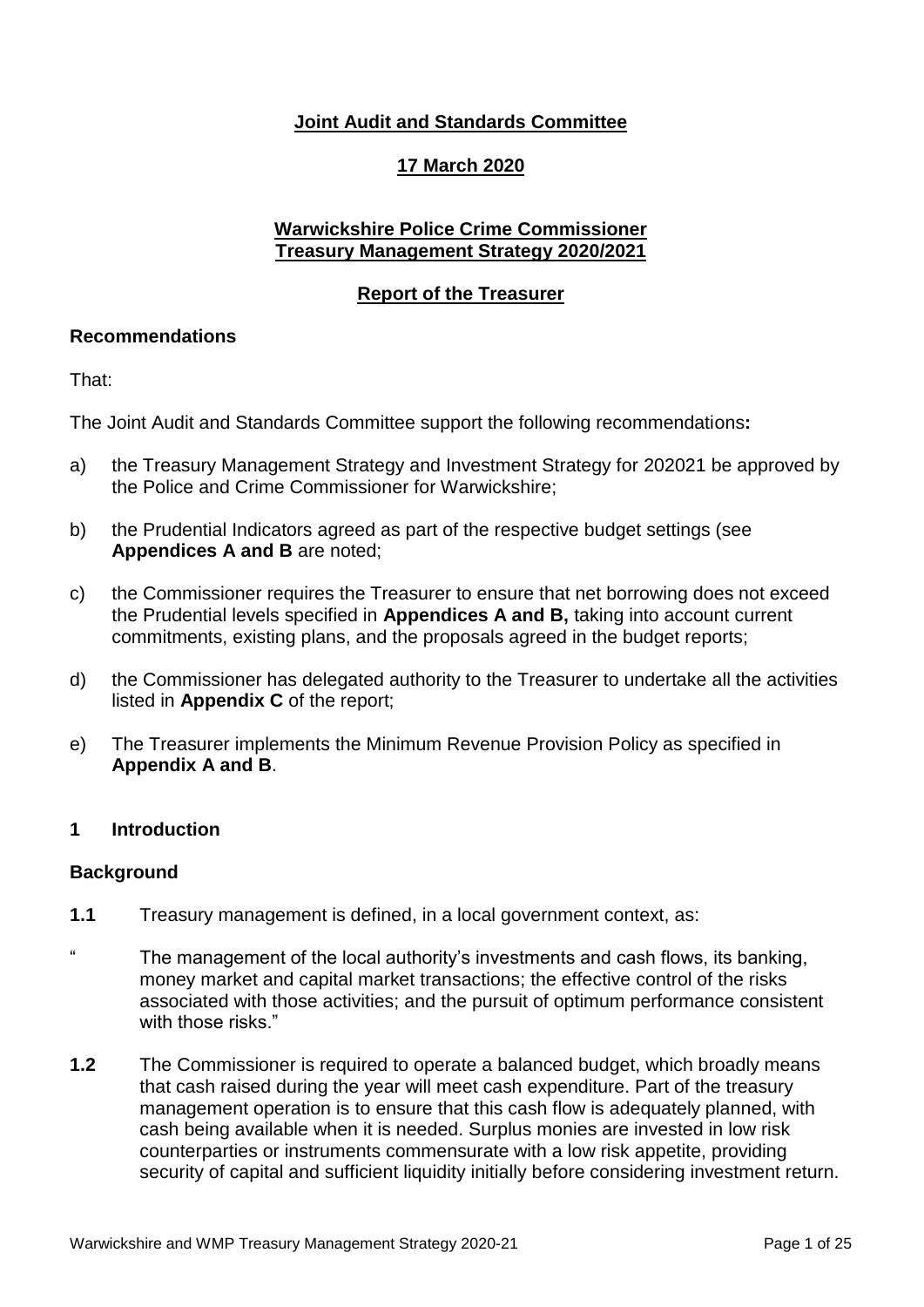**1.3** The second main function of the treasury management service is the funding of the Commissioner's capital plans. These capital plans provide a guide to the borrowing need of the Commissioner, essentially the longer term cash flow planning to ensure that the Commissioner can meet his capital spending obligations. This management of longer term cash may involve arranging long or short term loans, or using longer term cash flow surpluses. On occasions, debt previously drawn may be restructured to meet the Commissioner's risk or cost objectives.

### **Statutory Requirements**

- **1.4** Treasury risk management at the Force is conducted within the framework of the Chartered Institute of Public Finance and Accountancy's *Treasury Management in the Public Services: Code of Practice 2017 Edition* (the CIPFA Code) which requires the Force to approve a treasury management strategy before the start of each financial year. This report fulfils the Authority's legal obligation under the *Local Government Act 2003* to have regard to the CIPFA Code.
- **1.5** The Commissioner has a statutory obligation under the Local Government Act 2003 to have regard to the CIPFA Prudential Code and the CIPFA Treasury Management Code of Practice to set Prudential and Treasury Indicators for the next three years to ensure that the Authority's capital investment plans are affordable, prudent and sustainable.
- **1.6** The Commissioner is required, therefore, to set out their treasury strategy for borrowing and to prepare an Annual Investment Strategy. This sets out the policies for managing their investments and for giving priority to the security and liquidity of those investments

### **CIPFA Requirements**

- **1.7** The Chartered Institute of Public Finance and Accountancy's (CIPFA) is responsible for publishing and maintaining the Code of Practice on Treasury Management with which the Commissioner is obliged to comply.
- **1.8** The primary requirements of the Code are as follows:
	- a. Creation and maintenance of a Treasury Management Policy Statement which sets out the policies and objectives of the Commissioners' treasury management activities.
	- b. Creation and maintenance of Treasury Management Practices which set out the manner in which the Commissioner will seek to achieve those policies and objectives.
	- c. Receipt by the Commissioners of an annual Treasury Management Strategy Statement - including the Annual Investment Strategy and Minimum Revenue Provision Policy - for the year ahead, a Mid-year Review Report and an Annual Report (stewardship report) covering activities during the previous year.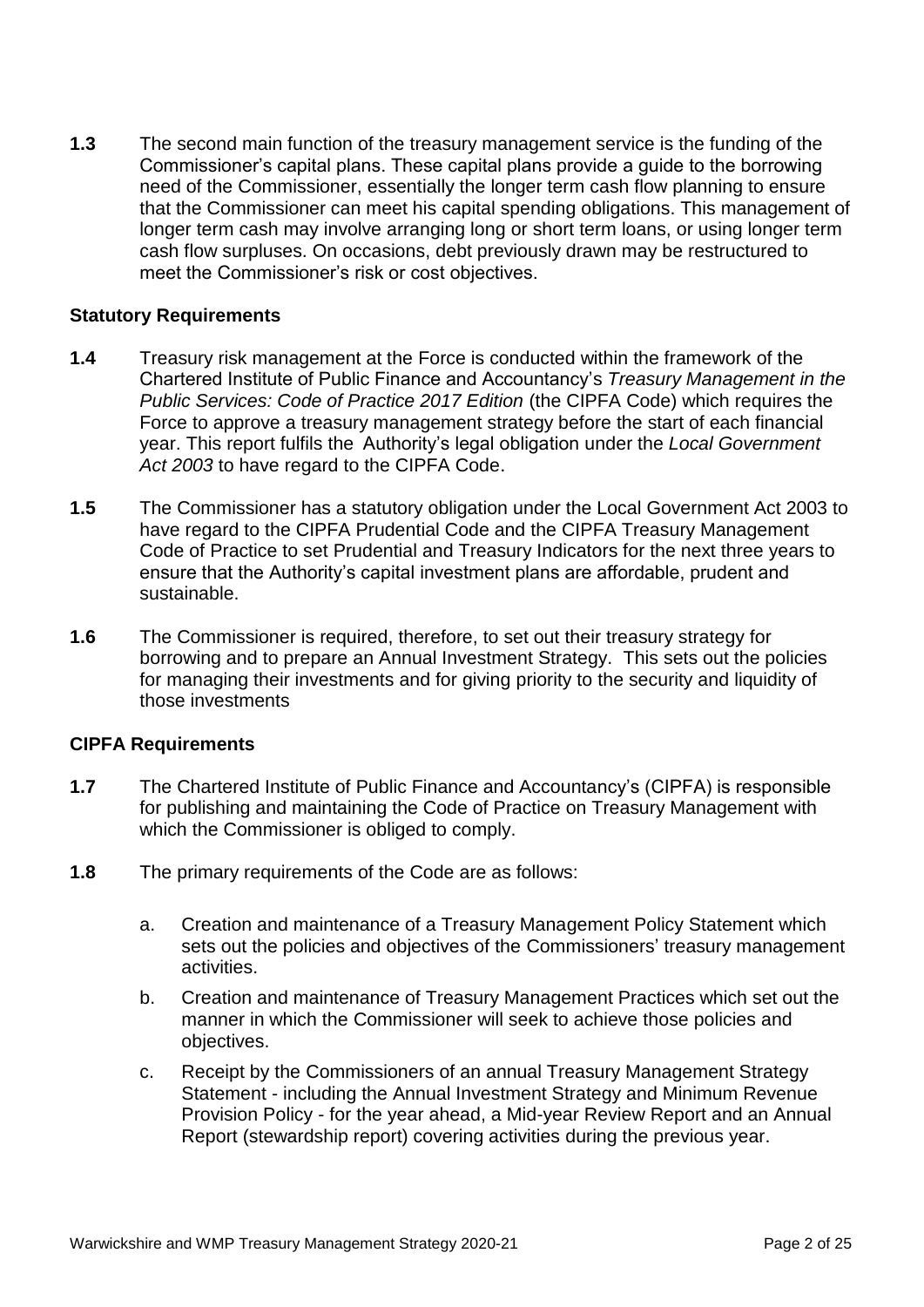- d. Delegation by Commissioner of responsibilities for implementing and monitoring treasury management policies and practices and for the execution and administration of treasury management decisions.
- e. Delegation by Commissioner of the role of scrutiny of treasury management strategy and policies to a specific named body. In this respect the Commissioner has chosen to delegate this responsibility to the Joint Audit Committee
- **1.8** The suggested strategy for 2020/21 in respect of the following aspects of the treasury management function is based upon the Treasurer's and the Force Accounting and Financial Services Team (who undertake treasury management on behalf of the Commissioner) views on interest rates, supplemented with leading market forecasts provided by treasury advisers.
- **1.9** The strategy covers:
	- Treasury limits for 2020/21 to 2023/24
	- Prudential indicators
	- External and local content
	- Borrowing strategy
	- Debt rescheduling
	- Investment strategy
	- Minimum Revenue Provision (MRP) strategy
- **1.10** In accordance with the CIPFA Code the Commissioner will be asked to approve a revised Treasury Management Strategy Statement should the assumptions on which this report is based change significantly. Such circumstances would include, for example, a large unexpected change in interest rates, or in the Commissioner's capital programme or in the level of its investment balance.

## **2 Treasury Limits for 2020/21 to 2023/24**

- **2.1** The Commissioner is required to determine and keep under review how much they can afford to borrow. The amount so determined is termed the "Affordable Borrowing Limit". In England and Wales, the Authorised Limit represents the legislative limit specified in the Local Government Act 2003.
- **2.2** The Commissioner must have regard to the Prudential Code when setting the Authorised Limit, which essentially requires them to ensure that total capital investment remains within sustainable limits and, in particular, that the impact upon future council tax levels is 'acceptable'.
- **2.3** Termed an "Affordable Borrowing Limit", the capital plans to be considered for inclusion in corporate financing consists of both external borrowing and other forms of liability, such as credit arrangements. The Authorised Limit is to be set, on a rolling basis, for the forthcoming financial year and two successive financial years. Details of the Authorised Limit can be found in **Appendices A and B** of this report.
- **2.4** The Commissioners current treasury portfolio are as follows: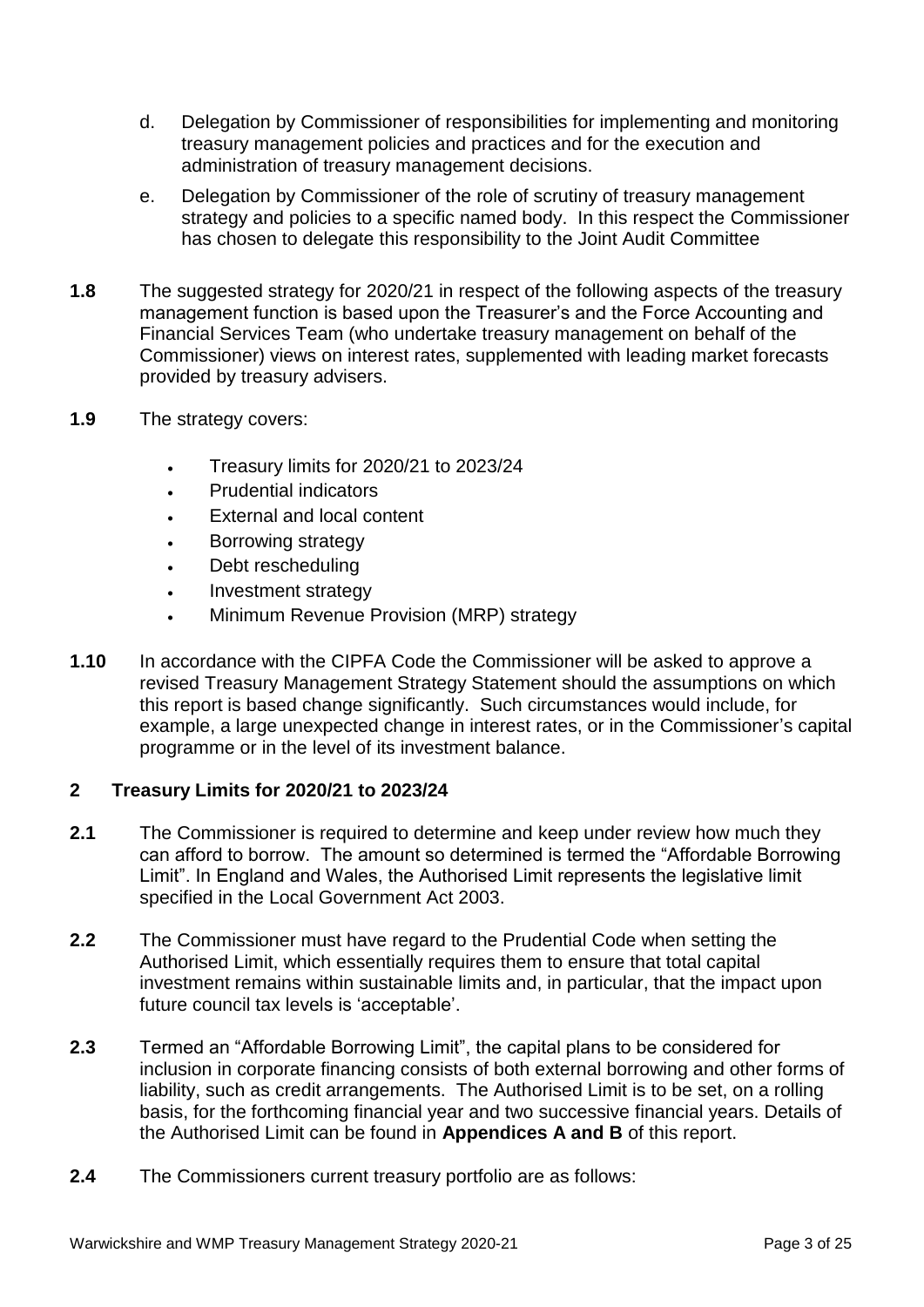| Treasury Portfolio at 31 <sup>st</sup> | <b>Principal</b> | <b>Average Rate</b> |
|----------------------------------------|------------------|---------------------|
| January 2020                           | £m               | %                   |
|                                        |                  |                     |
| <b>Fixed Rate Funding</b>              |                  |                     |
| <b>Public Works Loans Board</b>        | 12.13            | 4.66                |
|                                        |                  |                     |
| <b>Investments</b>                     |                  |                     |
| In House                               | 12.0             | 0.65                |
| <b>Externally Managed</b>              | 0.0              | 0.00                |
|                                        |                  |                     |
| <b>Net Debt</b>                        | (0.13)           |                     |

**2.5** The Commissioner's borrowing requirements are as follows:

| <b>Borrowing</b><br><b>Requirement</b> | 18/19<br><b>Actual</b><br>£m | 19/20<br><b>Estimate</b><br>£m | 20/21<br><b>Estimate</b><br>£m | 21/22<br><b>Estimate</b><br>£m | 22/23<br><b>Estimate</b><br>£m | 23/24<br><b>Estimate</b><br>£m |
|----------------------------------------|------------------------------|--------------------------------|--------------------------------|--------------------------------|--------------------------------|--------------------------------|
| New borrowing*<br>Replacement          | 0.0                          | 2.36                           | 11.38                          | 6.0                            | 4.4                            | 1.9                            |
| borrowing                              | 0.0                          | 0.0                            | 0.0                            | 0.0                            | 0.0                            | 0.0                            |
| <b>Total</b>                           | 0.0                          | 2.36                           | 11.38                          | 6.0                            | 4.4                            | 1.9                            |

## **3 Prudential Indicators for 2020/21 to 2023/24**

- **3.1** Prudential and Treasury Indicators (Appendices A & B to this report) are relevant for the purpose of setting an integrated treasury management strategy.
- **3.2** The indicators are based on the currently agreed capital programme.

## **4 The External Context**

### **Economic background**

The UK's progress negotiating its exit from the European Union, together with its future trading arrangements, will continue to be a major influence on the Authority's treasury management strategy for 2020/21. More immediately, the effect of the coronavirus epidemic has depressed economic activity in some countries, particularly China, and is likely to have damaging repercussions for the global economy.

Since first appearing in China in December 2019, the coronavirus has now spread to around 40 countries and caused sharp falls in financial markets as part of a flight to quality into sovereign debt and other perceived 'safe' assets. The longer-term impact of the virus on global growth remains uncertain at the moment but as the number of cases and affected countries grows, the impact increases in severity, particularly given the importance of China in global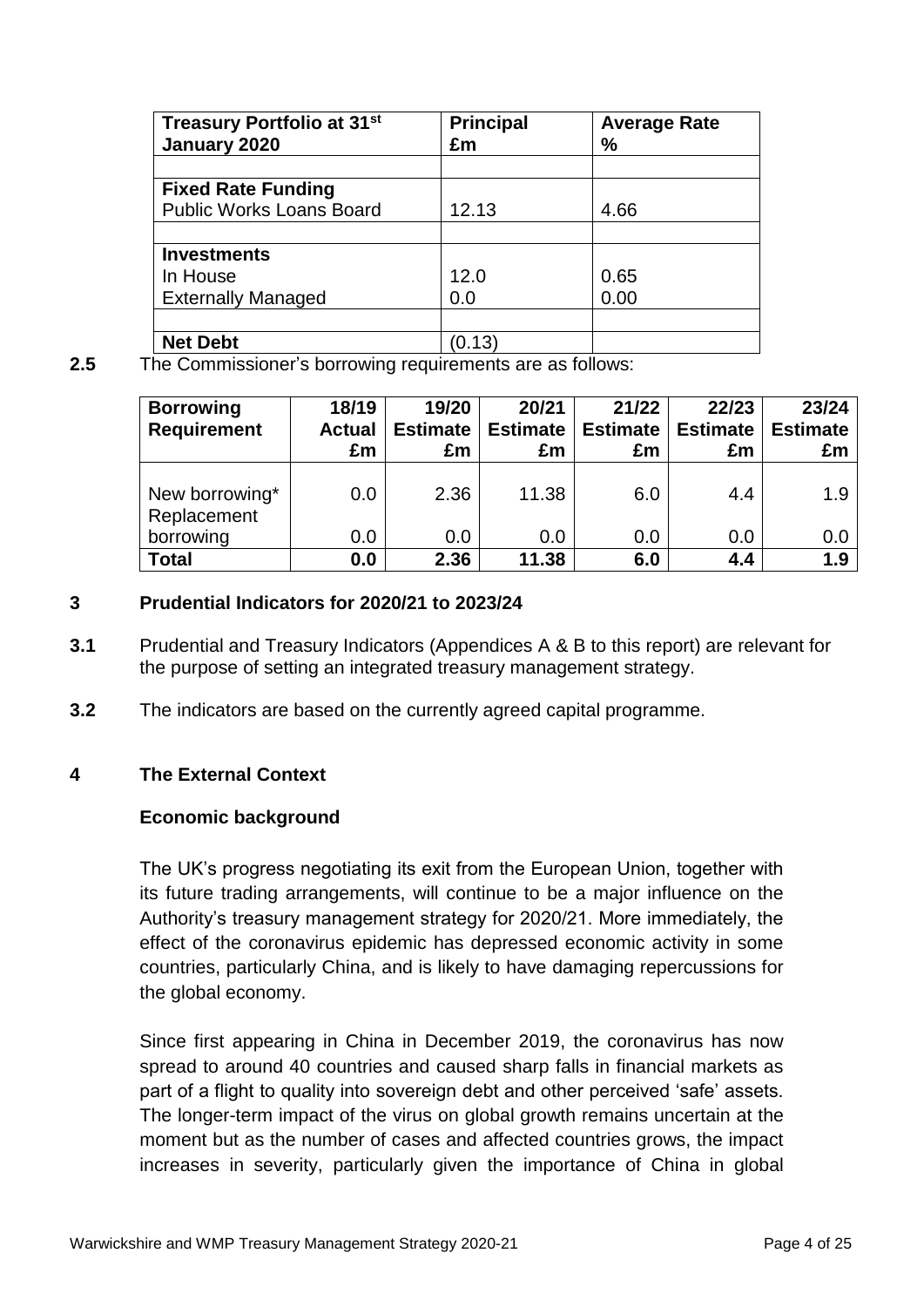trade. The Federal Reserve cut the Fed Funds policy rate by 0.50% to 1.0 – 1.25%, in order to restore investor confidence and cushion the impact of the virus on activity. Other central banks have followed suit, but this has not stopped a severe reaction in financial markets as investors project a sharp slowdown in global growth.

The UK economy flatlined in Q4 2019 as the political uncertainties surrounding the General Election and Brexit weighed on business and household sentiment. UK GDP growth was flat in the fourth quarter of 2019, according to the initial estimate from the Office for National Statistics, down from an upwardly revised 0.5% in Q3. A recovery in various economic indicators in Q1 2020 suggested the resumption of confidence following the Election result , but expectations of a reduction in Bank Rate are high due to the impact of coronavirus.

**Credit outlook:** Credit Default Swap spreads have remained broadly flat since the start of 2020 and trading in a slightly tighter range compared to the last calendar quarter of 2019. Spreads have risen due to the onset of coronavirus, but remain low historically.

There were only a few credit updates over the period. Standard & Poor's revised the outlook on Clydesdale Bank to positive (and affirmed the longterm and short-term ratings) to reflect its view that as part of the Virgin Money group it has made good progress increasing its capital buffer and bail-in eligible liabilities. Moody's upgraded the long-term ratings of Barclays Bank Plc (non-ringfenced) to A1 and changed the outlook to stable, reflecting an improved operating performance and profitability prospects of the parent, Barclays Plc, which itself was updated to Baa2.

**Interest rate outlook:** The global economic outlook has rapidly deteriorated with the escalation and spread of coronavirus (COVID-19) to all regions and concerns over its scale and longevity. The economic shock is affecting both supply and demand sides of economies through disruption to trade; containment efforts by governments, corporates and individuals and the damage to sentiment could halve global growth from 2.9% to 1.5% in 2020 (OECD), with a worse-case scenario of a sharper contraction and global recession.

Central banks have already responded in the US, Canada and Australia with interest rate cuts. Outgoing Bank of England Governor has commented the Bank's response will be "powerful and timely" and Arlingclose expects the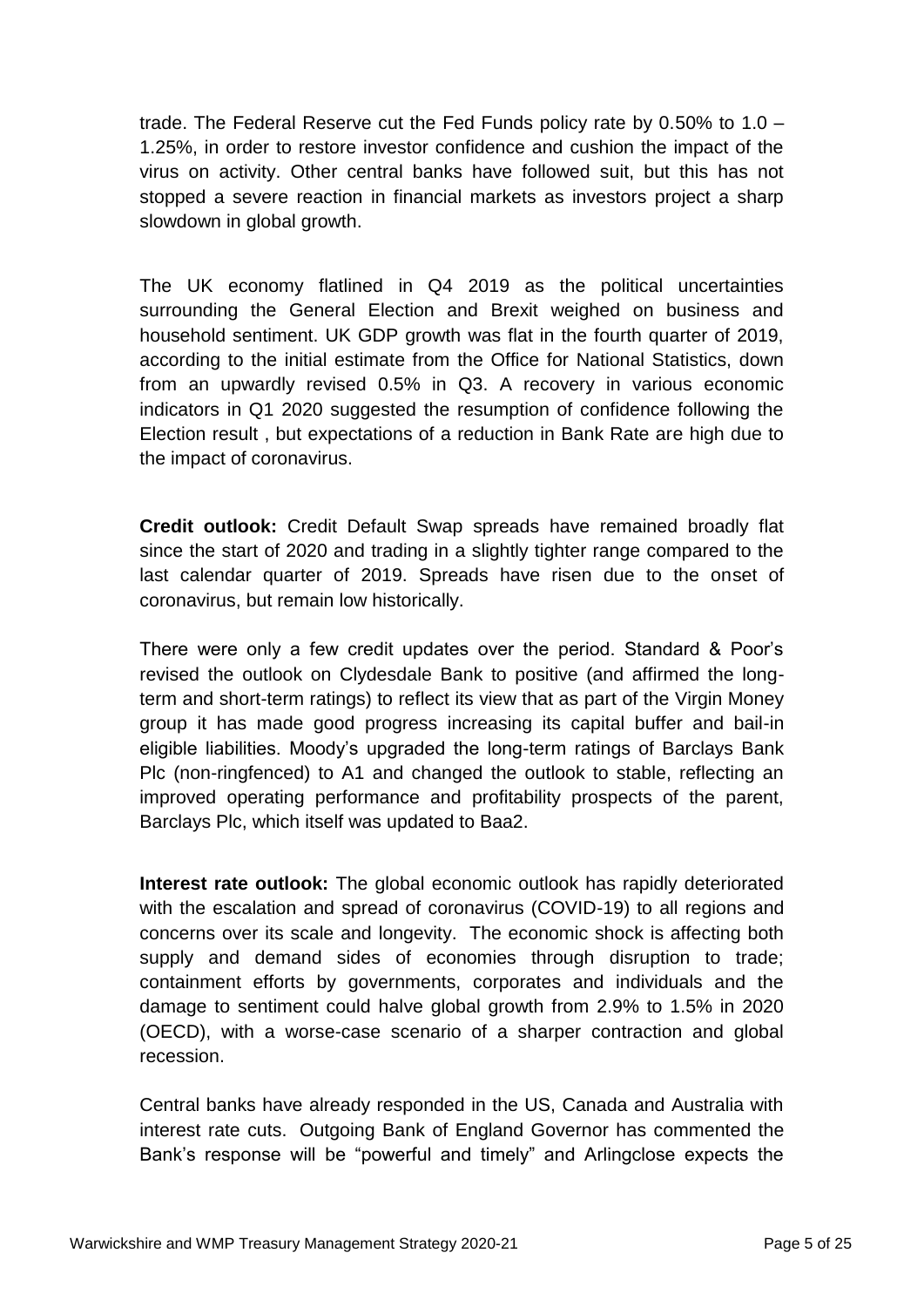MPC to deliver two 0.25% reductions in quick succession, the first imminently at an emergency meeting this month.

The government will outline its public spending intentions in the March Budget and undertake substantial fiscal loosening in 2020/21. The Chancellor is now also expected to announce a package of measures to ease COVID-19's pressure on the health service, consumers and businesses. Nevertheless, activity will also hinge on COVID-19's global economic damage and outcome.

Chinese activity remains impaired despite a slowdown in cases. As one of the main drivers of global economic growth and its integral position in many global supply chains, a persistent downturn in its economy is having a global spillover and wide-ranging ramifications. The UK economy is likely to face issues with supply, due to the global impact on supply chains, and demand, as individuals travel less frequently for both work and leisure. Economic growth will therefore be weak for H1 2020. Prior to the virus, the more stable political environment had prompted a partial return in business and household confidence, and a bounce in economic activity and inflation. Whether this can be maintained or at least returned to during this year depends on the extent and duration of the virus impact.

# **4.1 Financial Markets**

Financial markets adopted a more risk-on approach over the quarter as equities rallied in expectation of ongoing monetary stimulus from central banks. The Dow Jones ended the 2019 calendar year up 22%, while the FTSE 100 and FTSE 250 jumped on the UK general election result with the former gaining 12% during 2019 and the latter around 25%.

Gilt yields remained volatile over the period. From 0.28% at the end of September, the 5-year benchmark gilt rose to 0.60% by the end of December. There were rises in the 10-year and 20-year gilts over the same period, with the former climbing from 0.48% to 0.82% and the latter from 0.88% to 1.24%. 1-month, 3-month and 12-month SONIA (Sterling Overnight Index Average) bid rates averaged 0.63%, 0.76% and 0.93% respectively over the period.

The US yield curve returned to 'normal' over the period with 2-year ending 2019 at 1.56% and the 10-year at 1.91%. German bunds continued to remain firmly negative with the 10-year ending 2019 at -0.19% with 2 and 5-year securities ending at -0.61% and -0.46% respectively.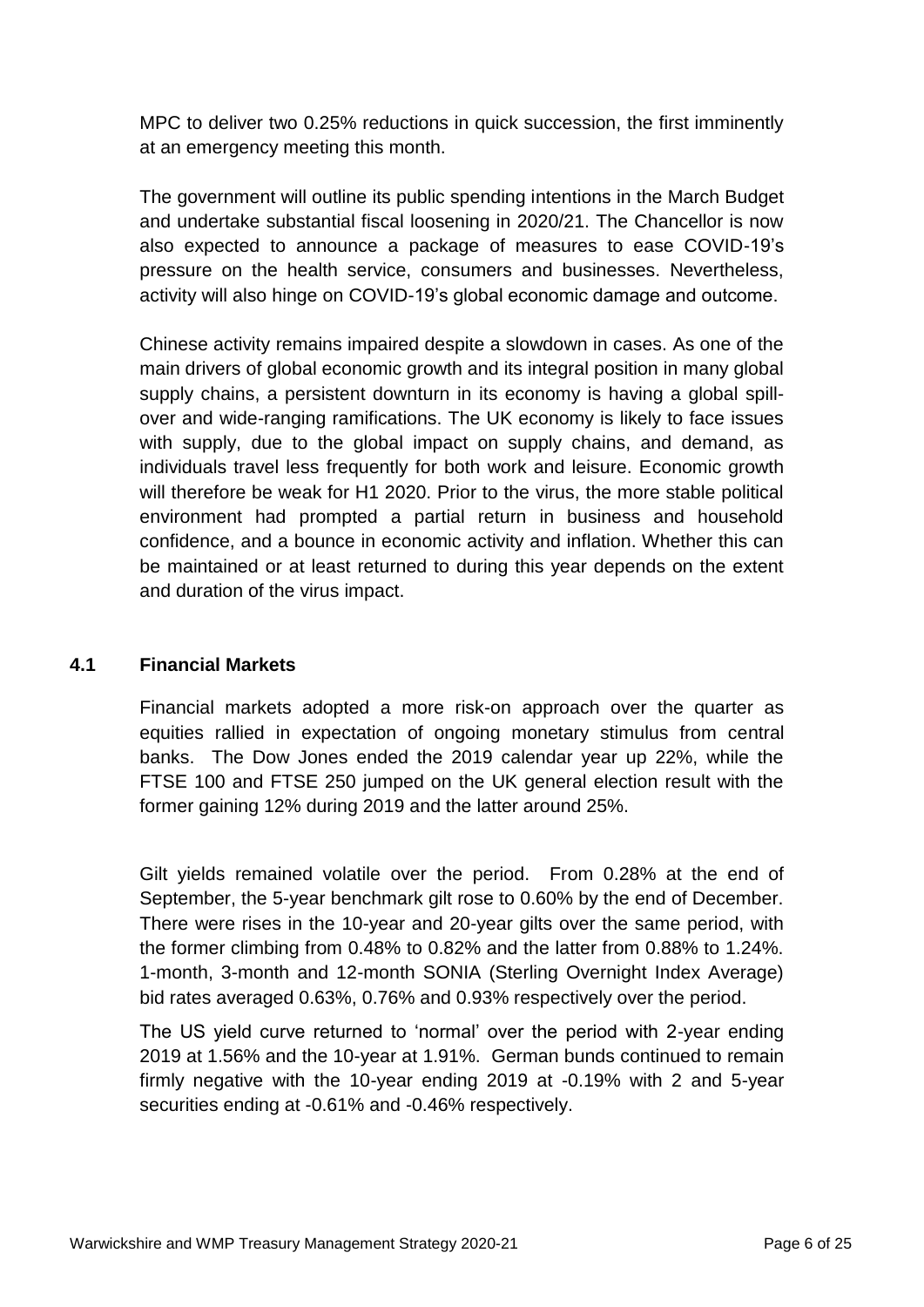# **4.2 Credit background:**

Credit Default Swap (CDS) spreads fell over the quarter. Non-ringfenced bank NatWest Markets plc CDS fell to 50 basis points at the end of December from over 80bp in September, while for the ringfenced entity, National Westminster Bank plc, the spread fell to around 30bp. The other main UK banks, as yet not separated into ringfenced and non-ringfenced from a CDS perspective, traded between 29 and 50bp at the end of the quarter.

Fitch affirmed the UK's AA sovereign rating, removed it from Rating Watch Negative (RWN) and assigned a negative outlook. Fitch then affirmed UK banks' long-term ratings, removed the RWN and assigned a stable outlook. Standard & Poor's also affirmed the UK sovereign AA rating and revised the outlook to stable from negative.

Moody's revised HSBC Bank's outlook to negative from stable as it expects restructuring costs to negatively impact net income over the next year or two.

The Bank of England announced its latest stress tests results for the main seven UK banking groups. All seven passed on both a common equity Tier 1 (CET1) ratio and a leverage ratio basis. Under the test scenario the banks' aggregate level of CET1 capital would remain twice their level before the 2008 financial crisis.

# **5 Local Context**

On 31st March 2019, the Authority had net investments of £10.3m arising from its revenue and capital income and expenditure. The underlying need to borrow for capital purposes is measured by the Capital Financing Requirement (CFR), while usable reserves and working capital are the underlying resources available for investment. These factors are summarised in Table 1 below.

|                                   | 31.3.19<br><b>Actual</b><br>£m | 31.3.20<br><b>Estimate</b><br>£m | 31.3.21<br><b>Estimate</b><br>£m | 31.3.22<br><b>Estimate</b><br>£m | 31.3.23<br><b>Estimate</b><br>£m |
|-----------------------------------|--------------------------------|----------------------------------|----------------------------------|----------------------------------|----------------------------------|
| <b>Borrowing CFR</b>              | 24.8                           | 30.3                             | 44.7                             | 46.6                             | 46.4                             |
| <b>Less External</b><br>borrowing | 13.1                           | 14.5                             | 24.9                             | 29.9                             | 33.3                             |
| Internal (over)<br>borrowing      | 11.7                           | 15.8                             | 19.8                             | 16.7                             | 13.1                             |

### Table 1: Balance Sheet Summary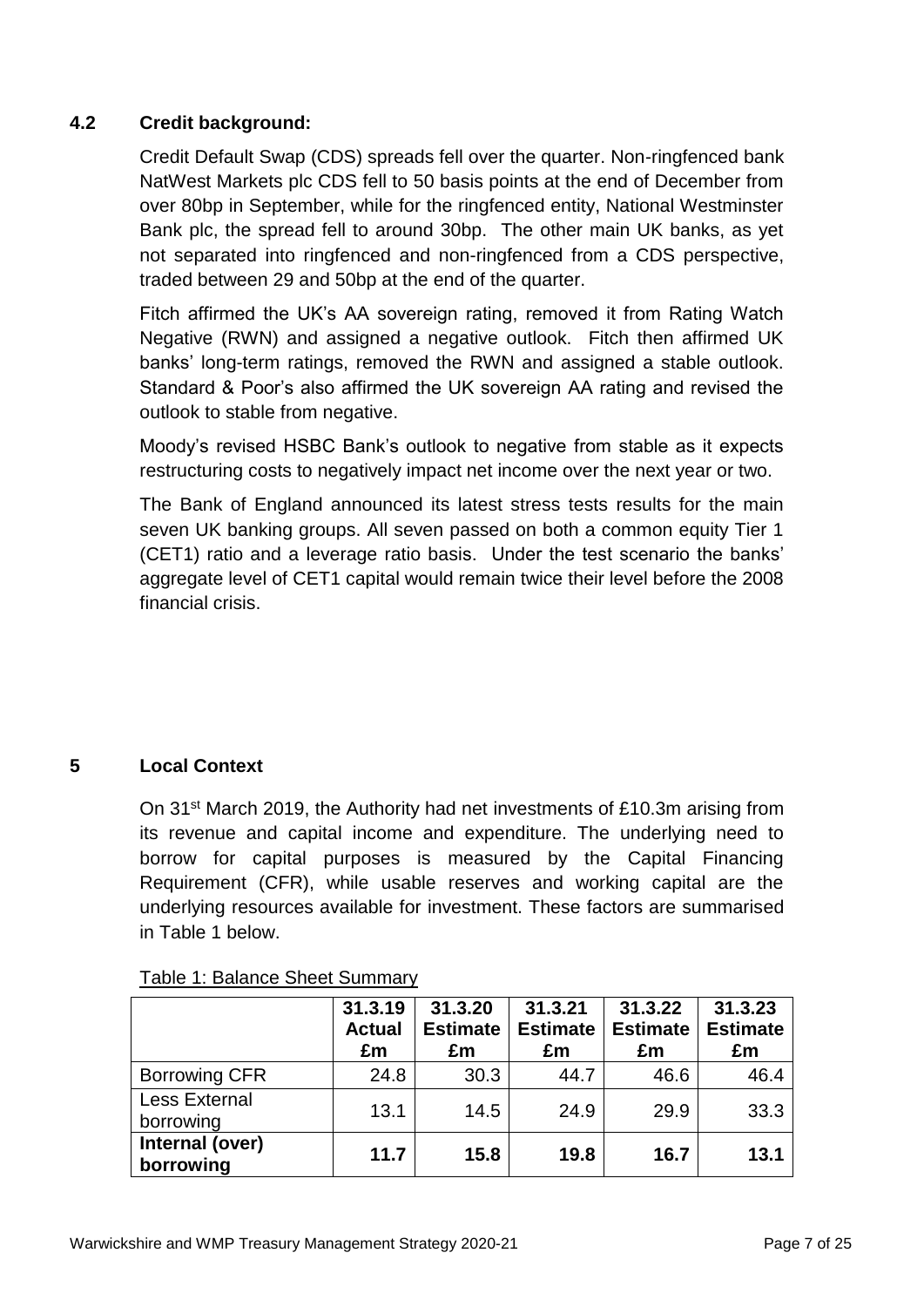| Less: Usable reserves            | (17.7) | (13.4) | (8.4) | (8.1) | (8.1  |
|----------------------------------|--------|--------|-------|-------|-------|
| Less: Working capital            | (4.3)  | (5.0)  | (1.0) | (0.9) | (0.9) |
| Net (Investments) /<br>borrowing | (10.3) | (2.6)  | 10.4  | 7.7   | 4.1   |

### 6 **Borrowing Strategy**

6.1 On 9th October 2019 the PWLB raised the cost of certainty rate borrowing by 1% to 1.8% above UK gilt yields as HM Treasury was concerned about the overall level of local authority debt. PWLB borrowing remains available but the margin of 180bp above gilt yields appears relatively very expensive. Market alternatives are currently available and new products will be developed; however, the financial strength of individual authorities will be scrutinised by investors and commercial lenders.

Short-term "local to local" funding is available at around Bank Rate of 0.75% and 1-year money around 1.1%.

At 31<sup>st</sup> December 2019 the Authority held £12.13m of loans, (a decrease of £1.4m from 31st March 2019, but £0.5m of this related to March 2019 repayment taken 1<sup>st</sup> April by bank) as part of its strategy for funding previous years' capital programmes.

- 6.2 The Authority's chief objective when borrowing has been to strike an appropriately low risk balance between securing low interest costs and achieving cost certainty over the period for which funds are required, with flexibility to renegotiate loans should the Authority's long-term plans change being a secondary objective.
- 6.3 The Authority's borrowing decisions are not predicated on any one outcome for interest rates and a balanced portfolio of short- and long-term borrowing was maintained.
- 6.4 Given the significant cuts to public expenditure, the Commissioner's borrowing strategy continues to address the key issue of affordability without compromising the longer-term stability of the debt portfolio.

With short-term interest rates currently lower than long-term rates, it could be more cost effective to borrow short-term loans. By doing so, the Commissioner is able to reduce net borrowing costs (despite foregone investment income) and reduce overall treasury risk. The benefits of internal and/or short-term borrowing will be monitored regularly against the potential for incurring additional costs by deferring borrowing into future years when long-term borrowing rates are forecast to rise modestly.

Arling close will assist the Commissioner with this 'cost of carry' and breakeven analysis. Its output may determine whether the Commissioner borrows additional sums at long-term fixed rates in 2020/21 with a view to keeping future interest costs low, even if this causes additional cost in the short-term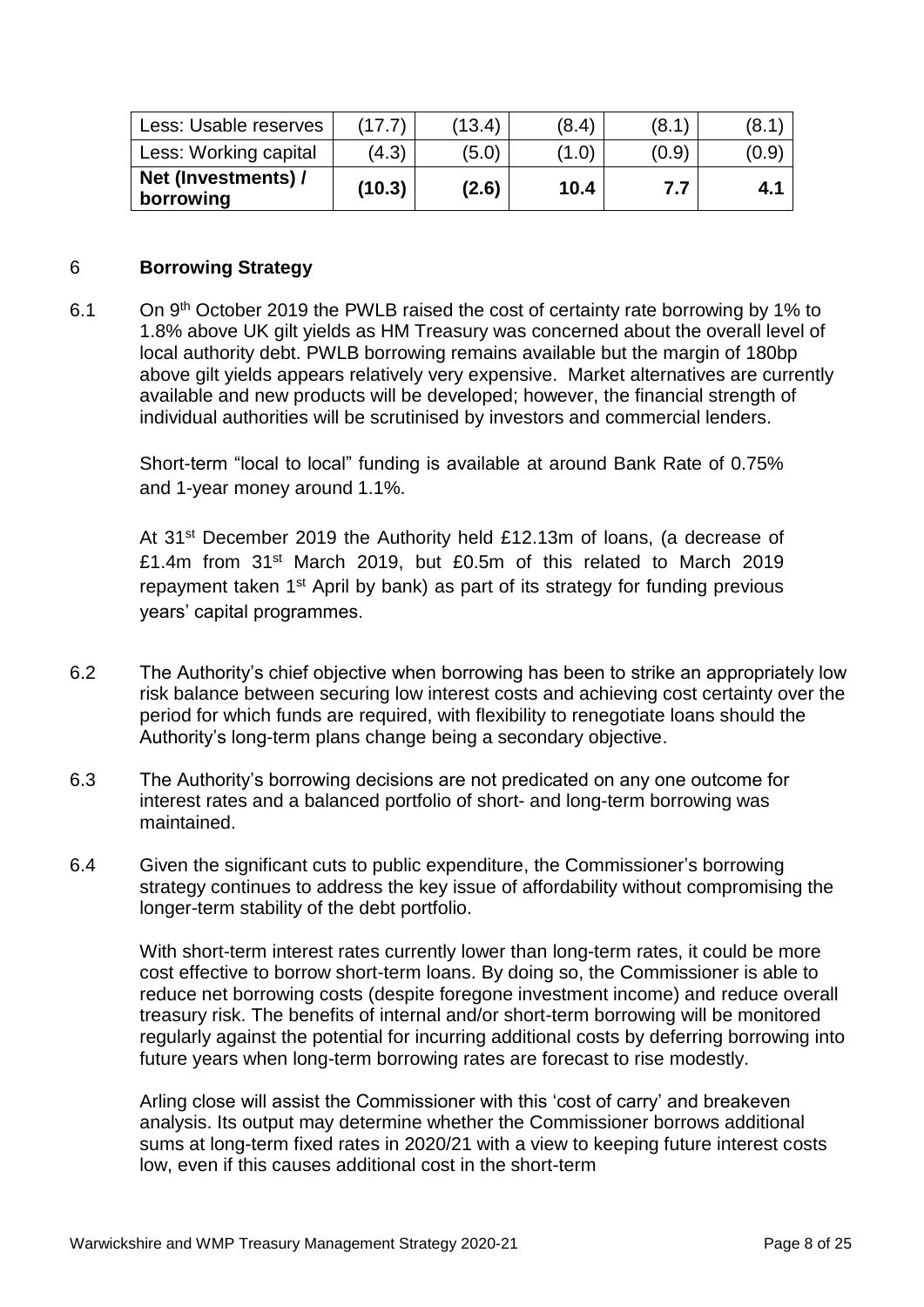. The Commissioner has previously raised all of its long-term borrowing from the PWLB but the government increased PWLB rates by 1% in October 2019 making it now a relatively expensive options. The Commissioner will now look to borrow any long-term loans from other sources including banks, pensions and local authorities, in order to lower interest costs and reduce over-reliance on one source of funding in line with the CIPFA Code.

Alternatively, the Commissioner may arrange forward starting loans during 2020/21, where the interest rate is fixed in advance, but the cash is received in later years. This would enable certainty of cost to be achieved without suffering a cost of carry in the intervening period.

In addition, the Commissioner may borrow short-term loans to cover unplanned cash flow shortages.

### **Sources of borrowing:**

The approved sources of long-term and short-term borrowing are:

- Public Works Loan Board (PWLB) and any successor body
- any institution approved for investments
- any other bank or building society authorised to operate in the UK
- any other UK public sector body
- UK public and private sector pension funds (except Warwickshire County Council and Warwickshire County Council Pension Fund)

### **Other sources of debt finance:**

In addition, capital finance may be raised by the following methods that are not borrowing, but may be classed as other debt liabilities:

Leasing Hire Purchase Sale and Leaseback

The Commissioner has previously raised all of his long-term borrowing from the PWLB but continues to investigate other sources of finance, such as local authority loans and bank loans that may be available at more favourable rates.

### **Municipal Bonds Agency:**

UK Municipal Bonds Agency plc was established in 2014 by the Local Government Association as an alternative to the PWLB. It plans to issue bonds on the capital markets and lend the proceeds to local authorities. This will be a more complicated source of finance than the PWLB for two reasons: borrowing authorities will be required to provide bond investors with a guarantee to refund their investment in the event that the agency is unable to for any reason; and there will be a lead time of several months between committing to borrow and knowing the interest rate payable. Any decision to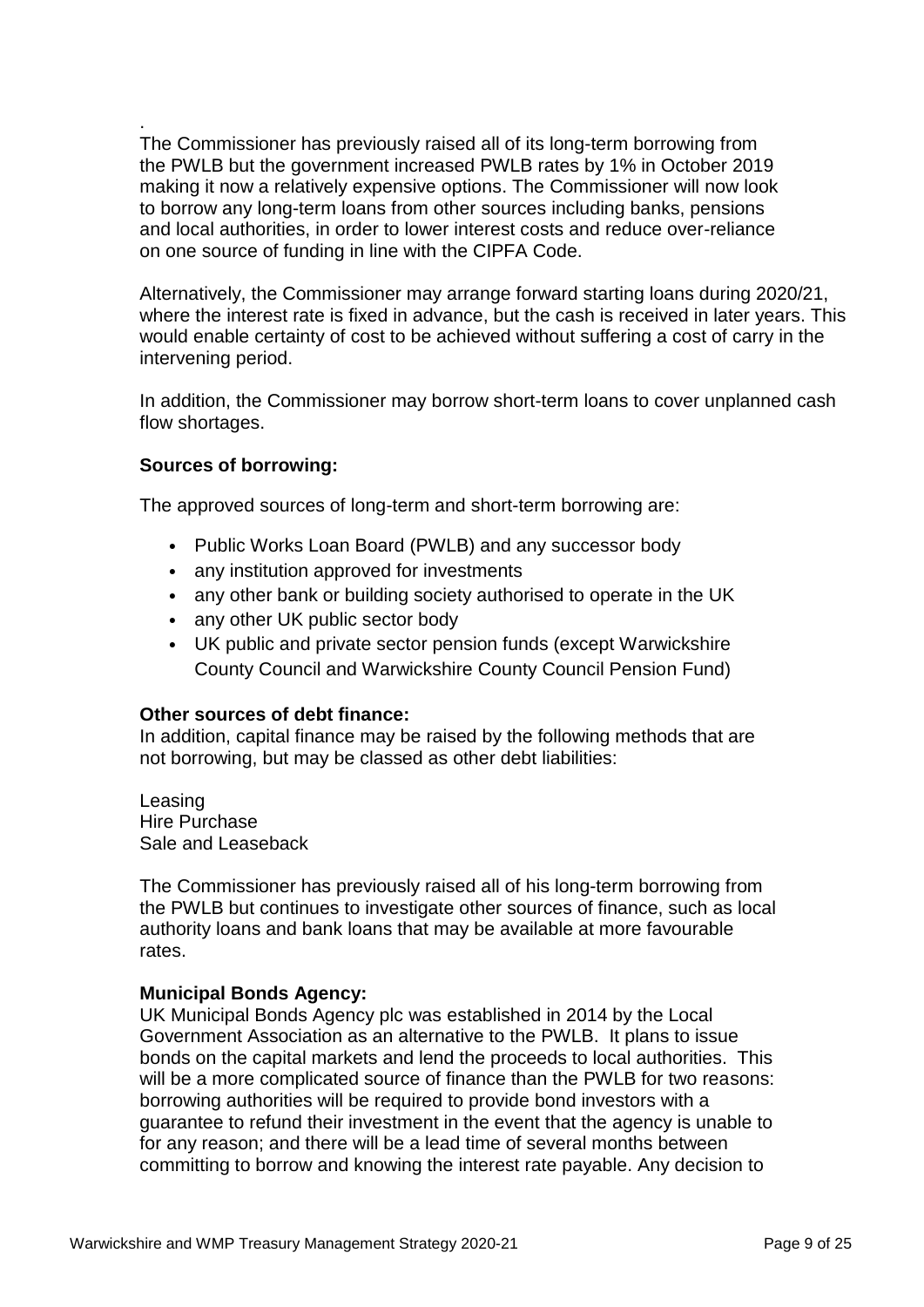borrow from the Agency will therefore be the subject of a separate report to the PCC.

- **6.5** In view of the above forecast, the Commissioner's borrowing strategy will be based upon the following:
	- The cheapest borrowing will be internal borrowing by running down cash balances and foregoing interest earned at historically low rates.
	- Internal borrowing will be weighed against potential long-term costs that will be incurred if market loans at long-term rates are higher in future years.
	- Long-term fixed rate market loans at rates significantly below PWLB rates for the equivalent maturity period (where available) and to maintaining an appropriate balance between PWLB and market debt in the debt portfolio.
	- PWLB borrowing for periods under ten years where rates are expected to be significantly lower than rates for longer periods to maintain a balanced spread of maturities.

In addition, it is important to note that Commissioner will seek to minimise his future borrowings by using revenue budget under spends to defray borrowing where this is feasible and prudent.

- **6.6** In normal circumstances, the main sensitivities of the forecast are likely to be the two scenarios noted below. The Treasurer, in conjunction with the Chief Finance Officer and the treasury advisors, will continually monitor both the prevailing interest rates and the market forecasts, adopting the following responses to a change of sentiment:
	- If it were felt that there was a significant risk of a sharp fall in long and short term rates, e.g. due to a marked increase of risks around relapse into recession or the risks of deflation, then long term borrowings will be postponed, and potential rescheduling from fixed rate funding into short term borrowing will be considered.
	- If it were felt that there was a significant risk of a much sharper rise in long and short term rates than that currently forecast, perhaps arising from a greater than expected increase in world economic activity or a sudden increase in inflation risks, then the portfolio position will be reappraised with the likely action that fixed rate funding will be drawn whilst interest rates were still relatively cheap.

## **6.7 Policy on borrowing in advance of need**

The Commissioner will not borrow more than or in advance of his needs purely in order to profit from the investment of the extra sums borrowed. Any decision to borrow in advance will be considered carefully to ensure value for money can be demonstrated and that the Commissioner can ensure the security of such funds.

In determining whether borrowing will be undertaken in advance of need, the Commissioner will:

 Ensure that there is a clear link between the capital programme and maturity profile of the existing debt portfolio which supports the need to take funding in advance of need;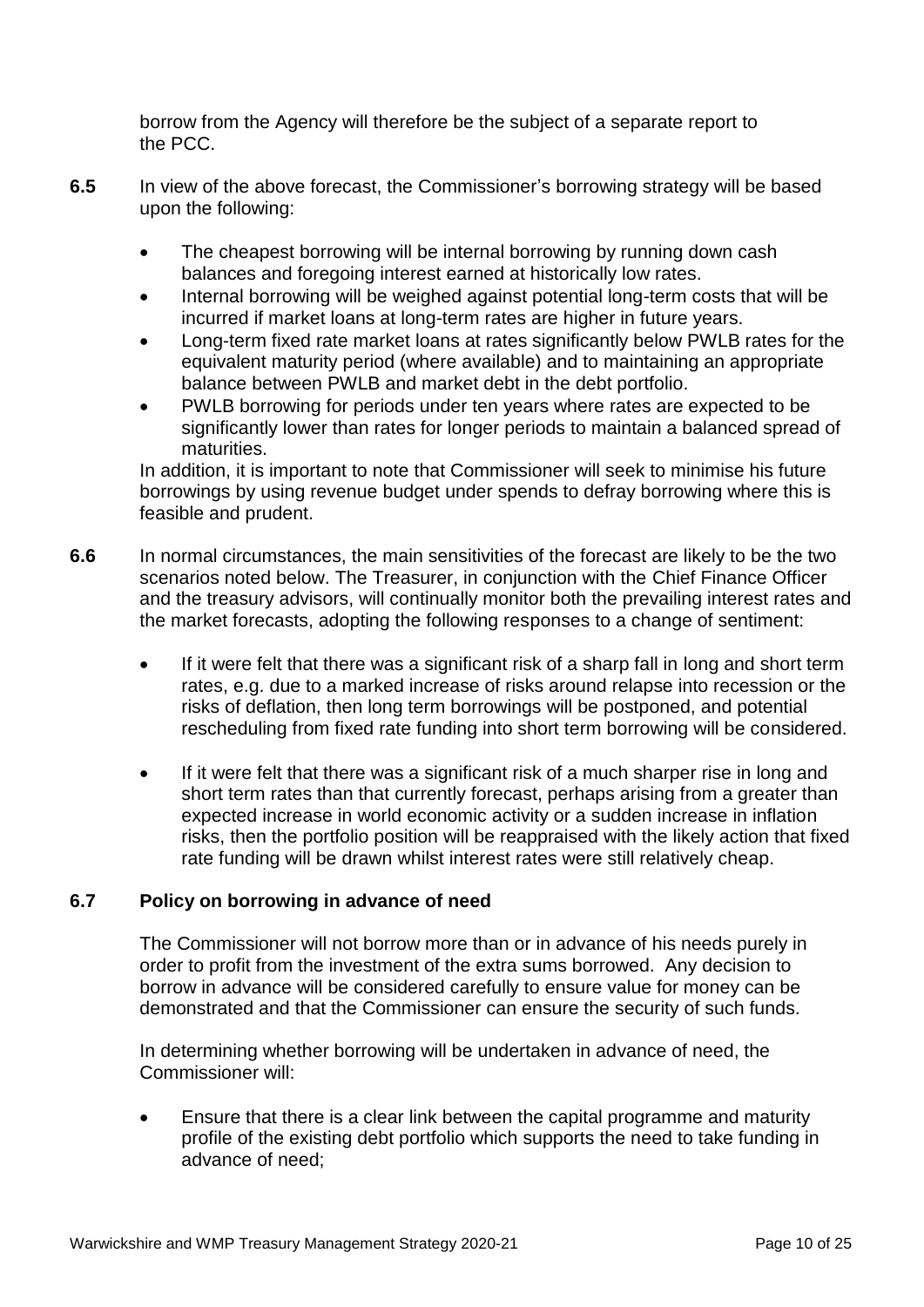- ensure the ongoing revenue liabilities created, and the implications for the future plans and budgets have been considered;
- evaluate the economic and market factors that might influence the manner and timing of any decision to borrow;
- consider the merits and demerits of alternative forms of funding;
- consider the alternative interest rate bases available, the most appropriate periods to fund and repayment profiles to use;
- consider the impact of borrowing in advance of temporarily (until required to finance capital expenditure) increasing investment cash balances and the consequent increase in exposure to counterparty risk, and other risks, and the level of such risks given the controls in place to minimise them.

## **7. Debt Rescheduling**

- **7.1** The PWLB allows authorities to repay loans before maturity and either pay a premium or receive a discount according to a set formula based on current interest rates. Other lenders may also be prepared to negotiate premature redemption terms. The Commissioner may take advantage of this and replace some loans with new loans, or repay loans without replacement, where this is expected to lead to an overall cost saving or a reduction in risk.
- **7.2** The reason for any rescheduling to take place will include:
	- the generation of cash savings and discounted cash flow savings;
	- helping to fulfil the strategy outlined in Section 5 above, and
	- enhancing the balance of the portfolio (amending the maturity profile and / or the balance of volatility)
- **7.3** Consideration will also be given to identify if there is any residual potential left for making savings by running down investment balances to repay debt prematurely as short term rates on investments are likely to be lower than rates paid on current debt.

### **8. Investment Strategy**

### **Investment Policy**

**8.1** The Commissioner will have regard to the DCLG's Guidance on Local Government Investments ("the Guidance") and the 2017 revised CIPFA Treasury Management in Public Services Code of Practice and Cross Sectoral Guidance Notes ("CIPFA TM Code").

Both the CIPFA Code and the CLG Guidance requires the Commissioner to invest his funds prudently, and to have regard to the security and liquidity of their investments before seeking the highest rate of return, or yield. The Commissioner's objective when investing money is to strike an appropriate balance between risk and return, minimising the risk of incurring losses from defaults and the risk of receiving unsuitably low investment income. Where balances are expected to be invested for more than one year, the Commissioner will aim to achieve a total return that is equal or higher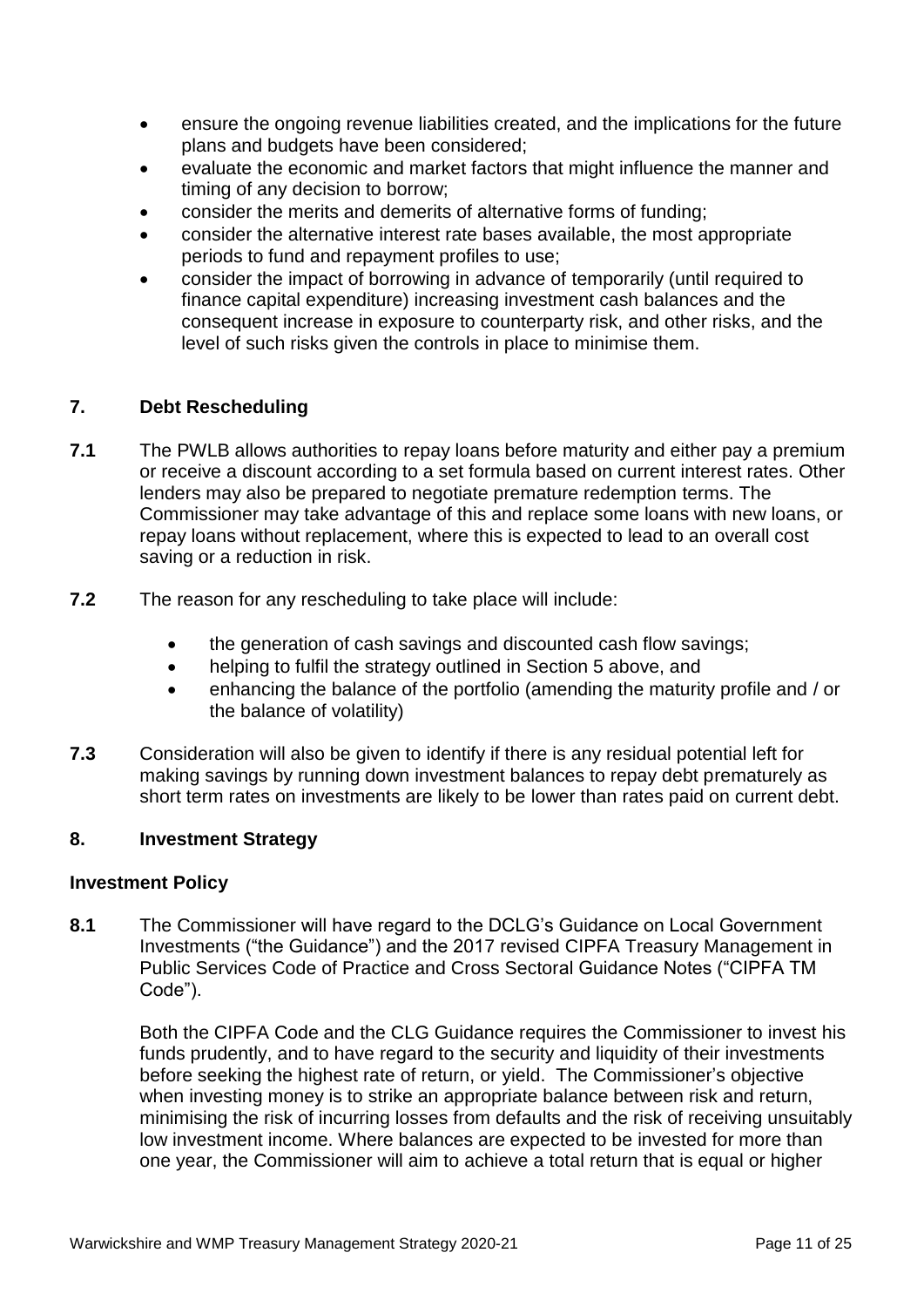than the prevailing rate of inflation, in order to maintain the spending power of the sum invested.

- **8.2** The Commissioner's investment priorities are the security of capital and the liquidity of investments.
- **8.3** The Commissioner will also aim to achieve the optimum return on his investments, commensurate with proper levels of security and liquidity. The risk appetite of the Commissioner is extremely low in order to give overriding and absolute priority to the security of his investments.
- **8.4** In accordance with the above, and in order to minimise the risk to investments, the Commissioner has stipulated below the minimum acceptable credit quality of counterparties for inclusion on the lending list. The creditworthiness methodology used to create the counterparty list takes account of the ratings and watches published by all three ratings agencies, with a full understanding of what the ratings represent. Using information from Arlingclose, service banks' ratings are monitored on a real time basis with knowledge of any changes notified electronically as the agencies notify modifications.
- **8.5** Furthermore, the Commissioners' officers recognise that ratings should not be the sole determinant of the quality of an institution and that it is important to continually assess and monitor the financial sector on both a micro and macro basis and in relation to the economic and political environments in which the institutions operate. The assessment will also take account of information that reflects the opinion of the markets. To this end the Commissioners' officers will engage with the advisors, Arlingclose, to monitor market pricing and overlay that information on top of the credit ratings.
- **8.6** Other information sources used will include the financial press, share price and other such information pertaining to the banking sector in order to establish the most robust scrutiny process on the suitability of potential investment counterparties. The aim of the strategy is to generate a list of highly creditworthy counterparties which will also enable diversification and thus avoidance of concentration risk. The intention of the strategy is to provide security of investment and minimisation of risk.
- **8.7** Negative interest rates: If the UK enters into a recession in 2020/21, there is a small chance that the Bank of England could set its Bank Rate at or below zero, which is likely to feed through to negative interest rates on all low risk, short-term investment options. This situation already exists in many other European countries. In this event, security will be measured as receiving the contractually agreed amount at maturity, even though this may be less than the amount originally invested.
- **8.8** The Commissioner may invest its surplus funds with any of the counterparty types in Table 2 below, subject to the cash limits (per counterparty) and the time limits shown.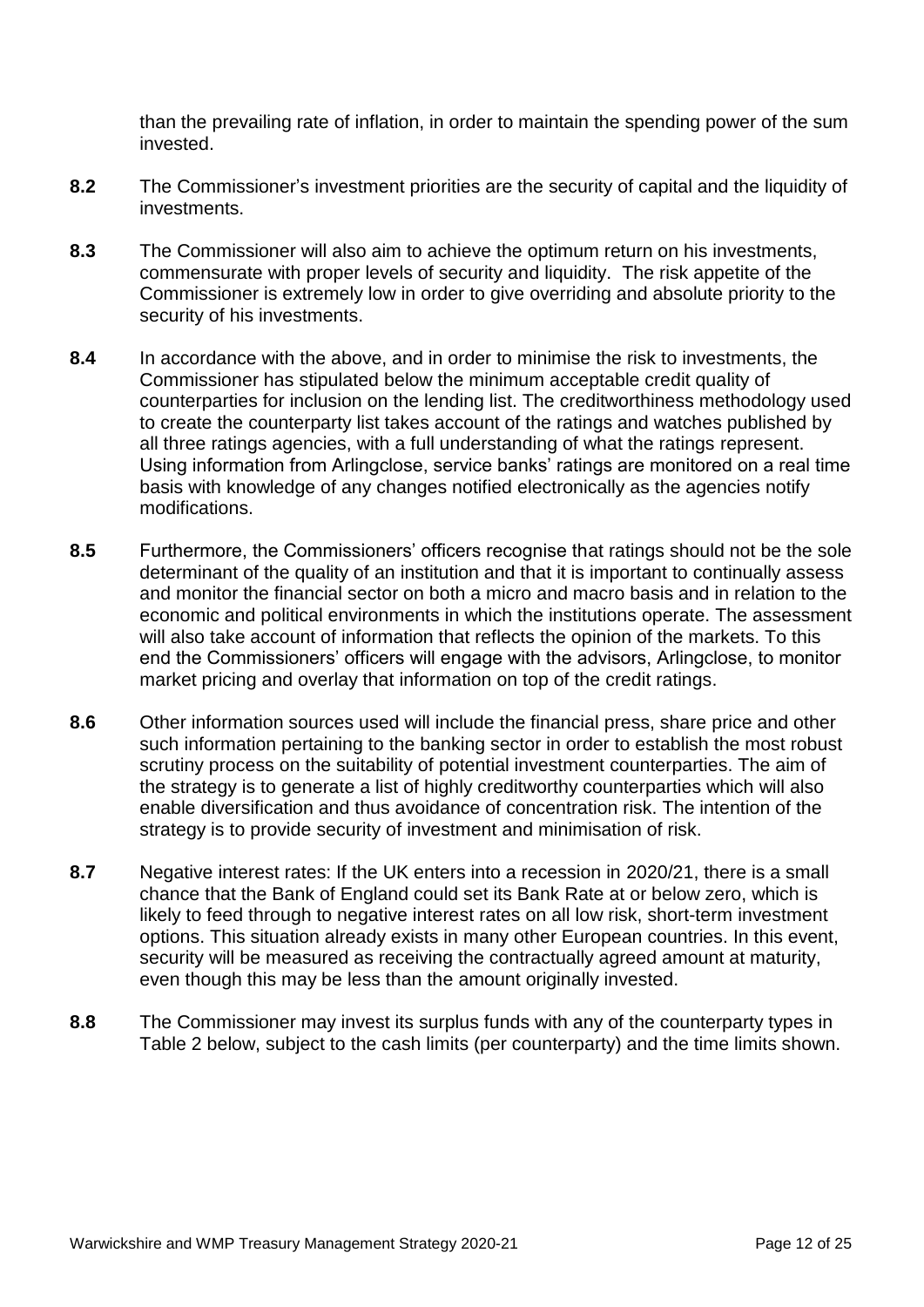# **Table 8.8 Approved Investment Counterparts and Limits**.

## **Approved Counterparty Limits**

| <b>Credit Rating</b>                                  | <b>Banks</b><br><b>Unsecured and</b><br><b>Secured</b> | <b>Government</b><br>(Incl. Local<br><b>Authorities)</b> | <b>Registered</b><br><b>Providers</b><br>(Housing<br><b>Associations)</b> |
|-------------------------------------------------------|--------------------------------------------------------|----------------------------------------------------------|---------------------------------------------------------------------------|
|                                                       |                                                        |                                                          |                                                                           |
| <b>UK Govt.</b>                                       | N/A                                                    | £ Unlimited<br>50 years                                  | N/A                                                                       |
| AAA, AA+,                                             | £2m                                                    | £1.5m                                                    | £2m                                                                       |
| AA, AA-                                               | 3 Years                                                | 3 Years                                                  | 3 Years                                                                   |
| A+                                                    | £2m                                                    | £1.5m                                                    | £2m                                                                       |
|                                                       | 2 Years                                                | 2 Years                                                  | 2 Years                                                                   |
| A                                                     | £2m                                                    | £1.5m                                                    | £2m                                                                       |
|                                                       | 13 Months                                              | 2 Years                                                  | 2 Years                                                                   |
| $A -$                                                 | £2m                                                    | £1.5m                                                    | £2m                                                                       |
|                                                       | 6 Months                                               | 2 Years                                                  | 2 Years                                                                   |
|                                                       |                                                        |                                                          |                                                                           |
| <b>UK Building Societies</b>                          | £1m<br>6 Months                                        | N/A                                                      | N/A                                                                       |
| without Credit Ratings<br><b>UK Local Authorities</b> | N/A                                                    | £1.5m                                                    | N/A                                                                       |
| (and PCCs) without                                    |                                                        | 3 Years                                                  |                                                                           |
| credit ratings                                        |                                                        |                                                          |                                                                           |
| <b>Money Market Funds</b>                             | £2M Per Fund                                           |                                                          |                                                                           |
| <b>Current Account Bank</b>                           | £10m                                                   | N/A                                                      | N/A                                                                       |
| (Lloyds) if the credit                                | 6 Months                                               |                                                          |                                                                           |
| rating is A- or above                                 |                                                        |                                                          |                                                                           |
| <b>Current Account Bank</b>                           | £1m                                                    | N/A                                                      | N/A                                                                       |
| (Lloyds) if it fails to                               | <b>Next Working</b>                                    |                                                          |                                                                           |
| meet the above                                        | Day                                                    |                                                          |                                                                           |
| criteria                                              |                                                        |                                                          |                                                                           |

This table must be read in conjunction with the notes below.

a) Credit rating: Investment limits are set by reference to the lowest published long-term credit rating from a selection of external rating agencies. Where available, the credit rating relevant to the specific investment or class of investment is used, otherwise the counterparty credit rating is used. However, investment decisions are never made solely based on credit ratings, and all other relevant factors including external advice will be taken into account.

b) Banks unsecured: Accounts, deposits, certificates of deposit and senior unsecured bonds with banks and building societies, other than multilateral development banks. These investments are subject to the risk of credit loss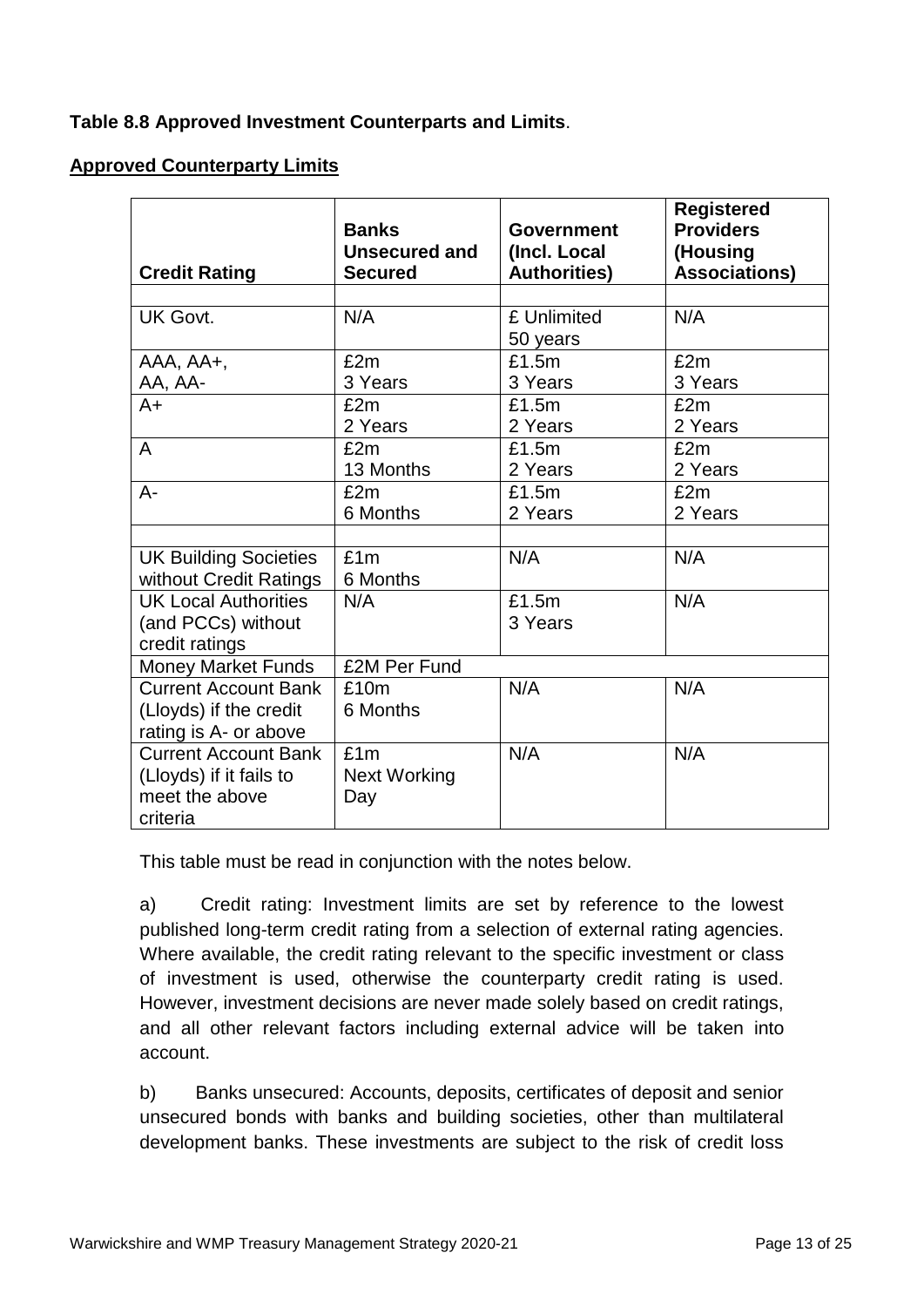via a bail-in should the regulator determine that the bank is failing or likely to fail. See below for arrangements relating to operational bank accounts.

c) Banks secured: Covered bonds, reverse repurchase agreements and other collateralised arrangements with banks and building societies. These investments are secured on the bank's assets, which limits the potential losses in the unlikely event of insolvency, and means that they are exempt from bail-in. Where there is no investment specific credit rating, but the collateral upon which the investment is secured has a credit rating, the higher of the collateral credit rating and the counterparty credit rating will be used to determine cash and time limits. The combined secured and unsecured investments in any one bank will not exceed the cash limit for secured investments.

d) Government: Loans, bonds and bills issued or guaranteed by national governments, regional and local authorities and multilateral development banks. These investments are not subject to bail-in, and there is generally a lower risk of insolvency, although they are not zero risk. Investments with the UK Central Government may be made in unlimited amounts for up to 50 years.

f) Registered providers: Loans and bonds issued by, guaranteed by or secured on the assets of registered providers of social housing and registered social landlords, formerly known as housing associations. These bodies are tightly regulated by the Regulator of Social Housing (in England), the Scottish Housing Regulator, the Welsh Government and the Department for Communities (in Northern Ireland). As providers of public services, they retain the likelihood of receiving government support if needed.

g) Bond, equity and property funds offer enhanced returns over the longer term, but are more volatile in the short term. These allow the Commissioner's to diversify into asset classes other than cash without the need to own and manage the underlying investments. Because these funds have no defined maturity date, but are available for withdrawal after a notice period, their performance and continued suitability in meeting the Commissioners investment objectives will be reviewed regularly.

h) Operational bank accounts: The Commissioner may incur operational exposures, for example though current accounts, collection accounts and merchant acquiring services, to any UK bank with credit ratings no lower than BBB- and with assets greater than £25 billion. These are not classed as investments, but are still subject to the risk of a bank bail-in, and balances will therefore be kept below £5m per bank. The Bank of England has stated that in the event of failure, banks with assets greater than £25 billion are more likely to be bailed-in than made insolvent, increasing the chance of the Authority maintaining operational continuity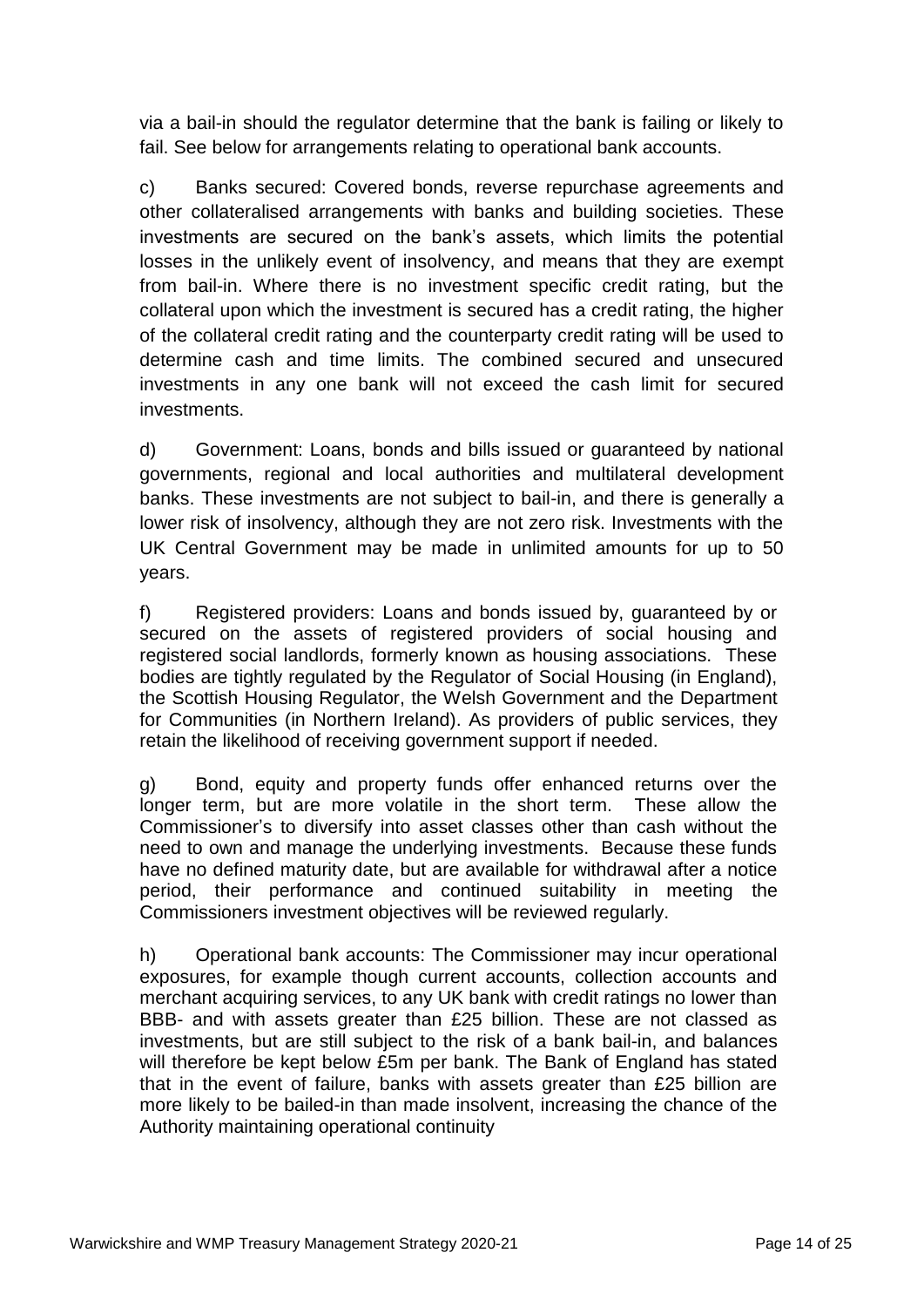**8.9** Warwickshire is expected to have £2.0m invested funds as at 31 March 2020, representing income received in advance of expenditure plus balances and reserves held. In the past 12 months, Warwickshire's investment balance ranged between £4.0 and £25.0 million, and similar levels are expected to be maintained in the forthcoming year.

## **8.10 Risk Assessment and Credit Ratings:**

Credit ratings are obtained and monitored by the Commissioner's treasury advisers, who will notify changes in ratings as they occur. Where an entity has its credit rating downgraded so that it fails to meet the approved investment criteria then:

- no new investments will be made,
- any existing investments that can be recalled or sold at no cost will be, and
- full consideration will be given to the recall or sale of all other existing investments with the affected counterparty.

Where a credit rating agency announces that a credit rating is on review for possible downgrade (also known as "rating watch negative" or "credit watch negative") so that it may fall below the approved rating criteria, then only investments that can be withdrawn on the next working day will be made with that organisation until the outcome of the review is announced. This policy will not apply to negative outlooks, which indicate a long-term direction of travel rather than an imminent change of rating.

Other information on the security of investments: The Commissioner understands that credit ratings are good, but not perfect, predictors of investment default. Full regard will therefore be given to other available information on the credit quality of the organisations in which it invests, including credit default swap prices, financial statements, information on potential government support, reports in the quality financial press and analysis and advice from the Commissioner's treasury management adviser. No investments will be made with an organisation if there are substantive doubts about its credit quality, even though it may otherwise meet the above criteria.

When deteriorating financial market conditions affect the creditworthiness of all organisations, as happened in 2008 and 2011, this is not generally reflected in credit ratings, but can be seen in other market measures. In these circumstances, the Commissioner will restrict its investments to those organisations of higher credit quality and reduce the maximum duration of its investments to maintain the required level of security. The extent of these restrictions will be in line with prevailing financial market conditions. If these restrictions mean that insufficient commercial organisations of high credit quality are available to invest the Commissioners cash balances, then the surplus will be deposited with the UK Government via the Debt Management Office or invested in government treasury bills for example, or with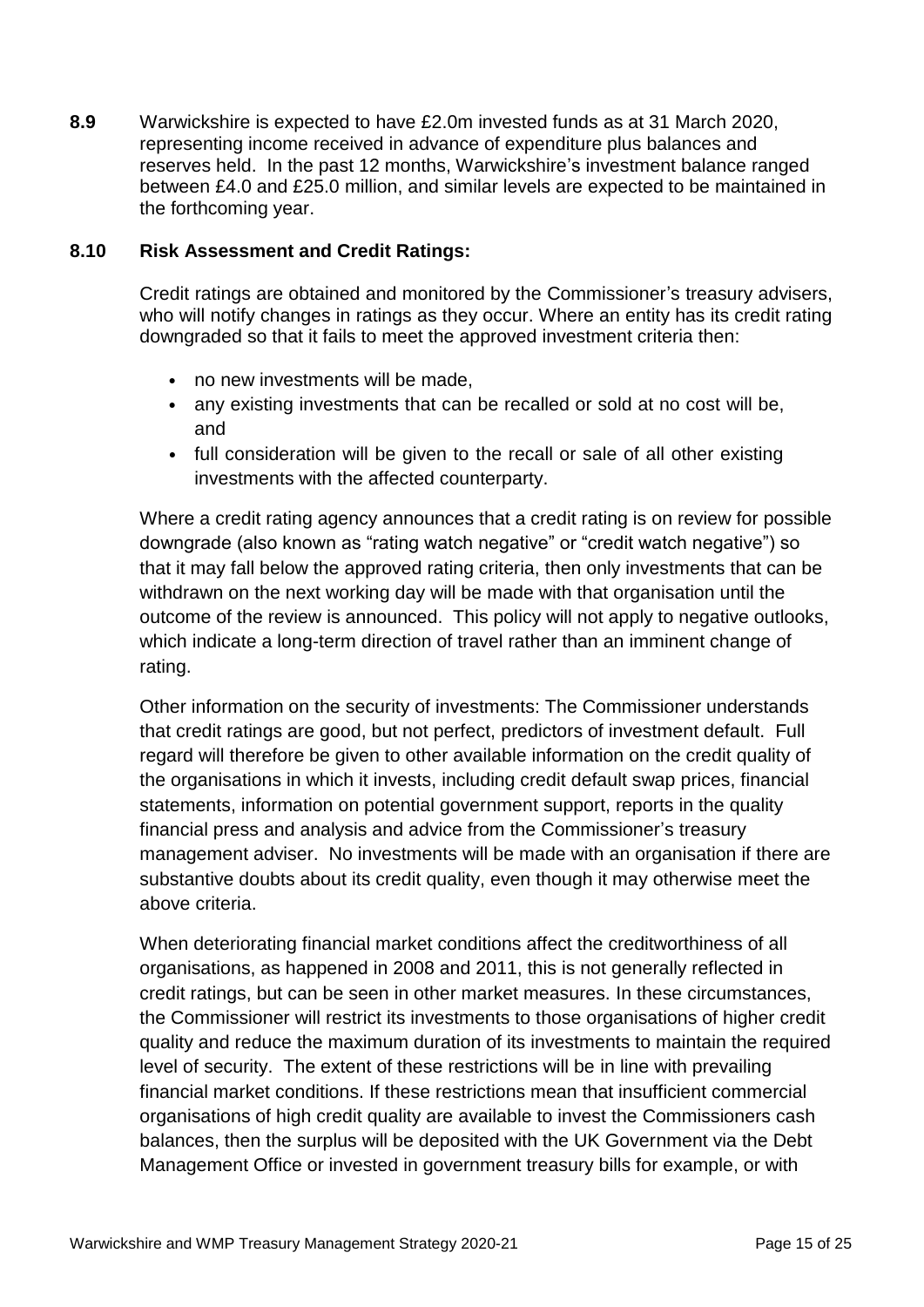other local authorities. This will cause a reduction in the level of investment income earned, but will protect the principal sum invested.

## **9. Investment Limits**

- **9.1** The Commissioner for Warwickshire's revenue reserves available to cover investment losses are estimated to be £13.4m on 31<sup>st</sup> March 2020. In order that no more than 10% of available reserves will be put at risk in the case of a single default the maximum that will be lent to any one organisation other than the UK government will be £1.3m.
- **9.2** A group of banks under the same ownership will be treated as a single organisation for limit purposes.
- **9.3** Limits will also be placed on fund managers and investments in industry sectors as below:

|                                                      | <b>Maximum</b><br><b>Cash Limit</b> |
|------------------------------------------------------|-------------------------------------|
|                                                      |                                     |
| Any single organisation, except the UK Central       | £1.5m                               |
| Government                                           |                                     |
| <b>UK Central Government</b>                         | Unlimited                           |
| Any group of organisations under the same            | £1.5m per                           |
| ownership                                            | group                               |
| <b>Registered Providers (Housing Associations)</b>   | £2m                                 |
| <b>Unsecured Investments with Building Societies</b> | £1.5m                               |
| <b>Money Market Funds</b>                            | £2m                                 |
| <b>Foreign Countries</b>                             | £1.5m                               |

## **9.4 Liquidity Management**

The Commissioner's cash flow forecasts are updated regularly throughout the year to determine the maximum period for with funds may prudently be committed. Current forecasts are compiled on a prudent basis to minimise the risk of the Commissioner being force to borrow on unfavourable terms to meet their financial commitments. Limits on long-term investments are set by reference to the Commissioner's medium term financial plan and cash flow forecast.

## **10 Treasury Management Indicators**

The Commissioner measures and manages his exposure to treasury management risks using Treasury Management indicators governing upper limits for fixed and variable rate exposure.

### **Security**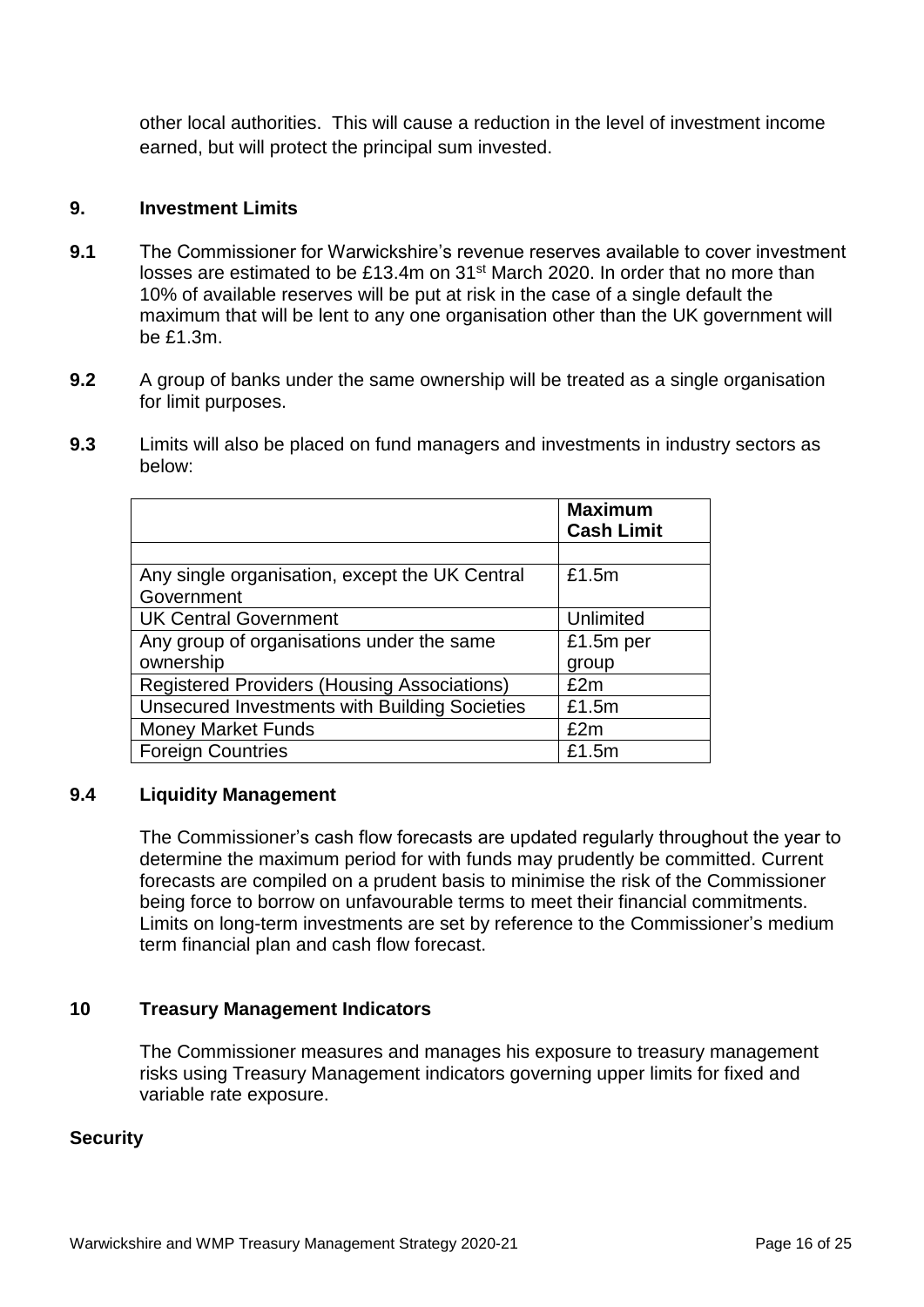The Commissioner will pilot a voluntary measure of his exposure to credit risk by monitoring the value weighted average credit rating / credit score of their investment portfolios.

|                                                  | Target for ST<br><b>Credit Rating</b> |
|--------------------------------------------------|---------------------------------------|
|                                                  |                                       |
| Portfolio average credit rating for Warwickshire |                                       |

## **Liquidity**

The Commissioner will continue to adopt a voluntary measure of his exposure to liquidity risk by monitoring the amount of cash available to meet unexpected payments within a rolling three month period without additional borrowing.

|                                                               | <b>Target</b> |
|---------------------------------------------------------------|---------------|
|                                                               |               |
| Minimum Total Cash Available for 3 months for<br>Warwickshire | £10.0m        |

### **Interest Rate Exposures**

This indicator is set to control the Commissioner's exposure to interest rate risk. The upper limits on fixed and variable rate interest rate exposures, expressed as the amount / the proportion of net principal borrowed / interest payable will be:

| Warwickshire                                      | 2020/21 | 2021/22 | 2022/23 |
|---------------------------------------------------|---------|---------|---------|
|                                                   |         |         |         |
| Upper limit on fixed interest rate<br>exposure*   | £44.7m  | £46.6m  | £46.4m  |
| Upper limit on variable interest rate<br>exposure | £0      | £0      | £Ο      |

\* this is the CFR figure.

### **Maturity Structure of Borrowing**

This indicator is set to control the Commissioner's exposure to refinancing risk. The upper and lower limits on the maturity of fixed rate borrowing will be:

|                                                | <b>Upper</b> | Lower |
|------------------------------------------------|--------------|-------|
|                                                |              |       |
| Under 12 Months                                | 100%         | 0%    |
| 12 Months and within 24 Months                 | 100%         | 0%    |
| 24 Months and within 5 Years                   | 100%         | 0%    |
| 5 Years and within 10 Years                    | 100%         | 0%    |
| 10 Years and above                             | 100%         | 0%    |
| Use additional periods above 10 years if there |              |       |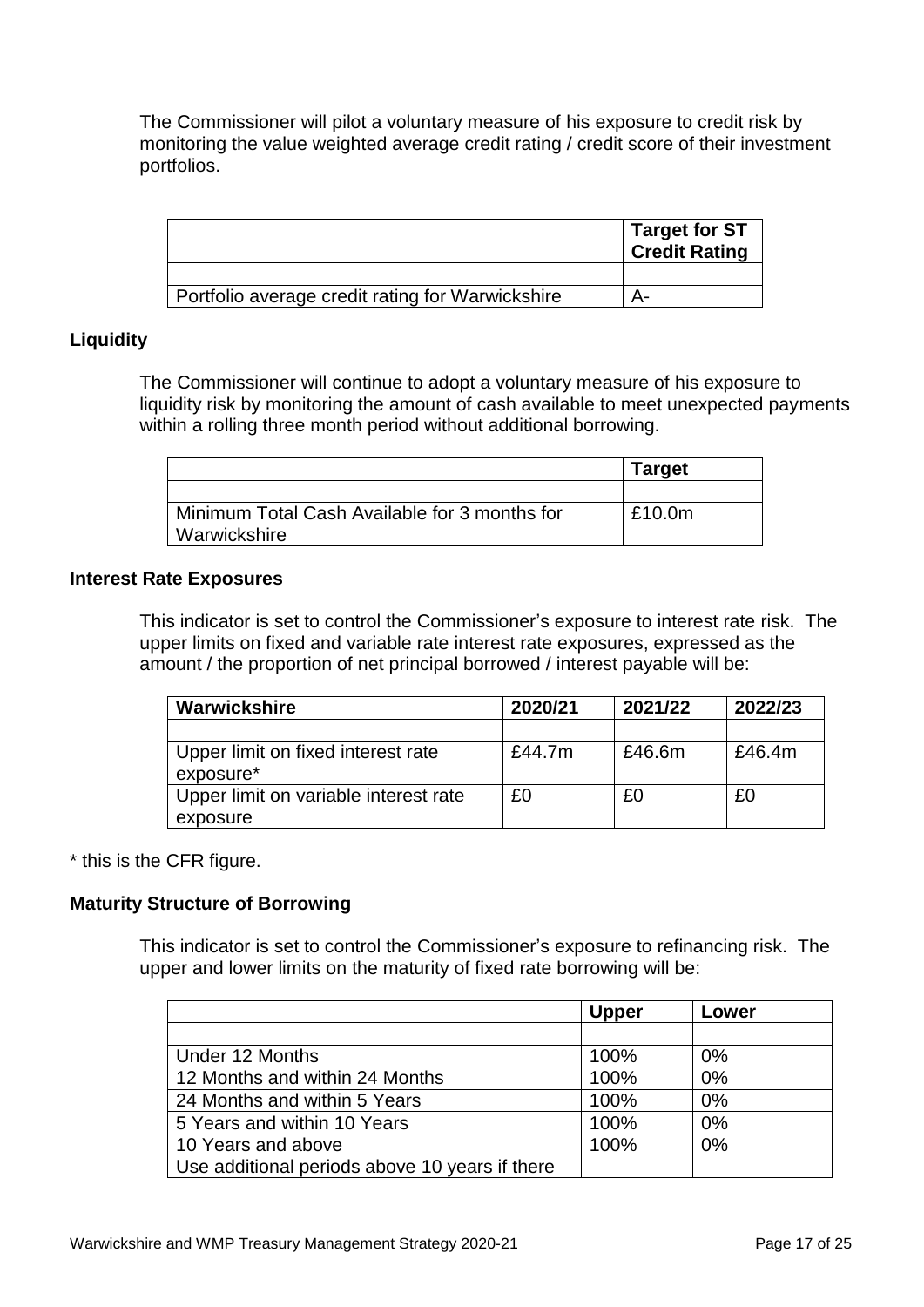| is a large amount of debt in this period |  |  |
|------------------------------------------|--|--|
|------------------------------------------|--|--|

Time periods start on the first day or each financial year. The maturity date of borrowing is the earliest date on which the lender can demand repayment.

## **Principal Sums Invested for Periods Longer than 364 days**

The purpose of this indicator is to control the Commissioner's exposure to the risk of incurring losses by seeking early repayment of its investments. The limits on the longterm principal sum invested to final maturities beyond the period end will be:

| Warwickshire                       | 2020/21 | 2021/22 | 2022/23 |
|------------------------------------|---------|---------|---------|
|                                    |         |         |         |
| Limit on principal invested >1year | £2m     | £2m     | £2m     |

### **11 Other Items**

The CIPFA Code requires the Authority to include the following in its treasury management strategy:

### **11.1 Policy on Use of Financial Derivatives:**

In the absence of any explicit legal power to do so, the Commissioner will not use standalone financial derivatives (such as swaps, forwards, futures and options). Derivates embedded into loans and investments, including pooled funds and forward starting transactions, may be used, and the risks that they present will be managed in live with the overall treasury risk management strategy.

The Commissioner can make use of financial derivatives embedded into loans and investments both to reduce interest rate risk (e.g. interest rate collars and forward deals) and to reduce costs or increase income at the expense of greater risk (e.g. LOBO loans and callable deposits). The general power of competence in Section 1 of the *Localism Act 2011* removes much of the uncertainty over local authorities' use of standalone financial derivatives (i.e. those that are not embedded into a loan or investment).

### **11.2 Investment Training**

The needs of the Commissioner's treasury management staff for training in investment management are assessed annually as part of the staff appraisal process, and additionally when the responsibilities of individual members of staff change. Staff will continue to regularly attend training courses, seminars and conferences provided by Arlingclose and CIPFA. Relevant staff are also encouraged to study professional qualifications from CIPFA, the Association of Corporate Treasurers and other appropriate organisations.

Investment Advisers: The Commissioner has appointed Arlingclose Limited as treasury management advisers and receives specific advice on investment, debt and capital finance issues.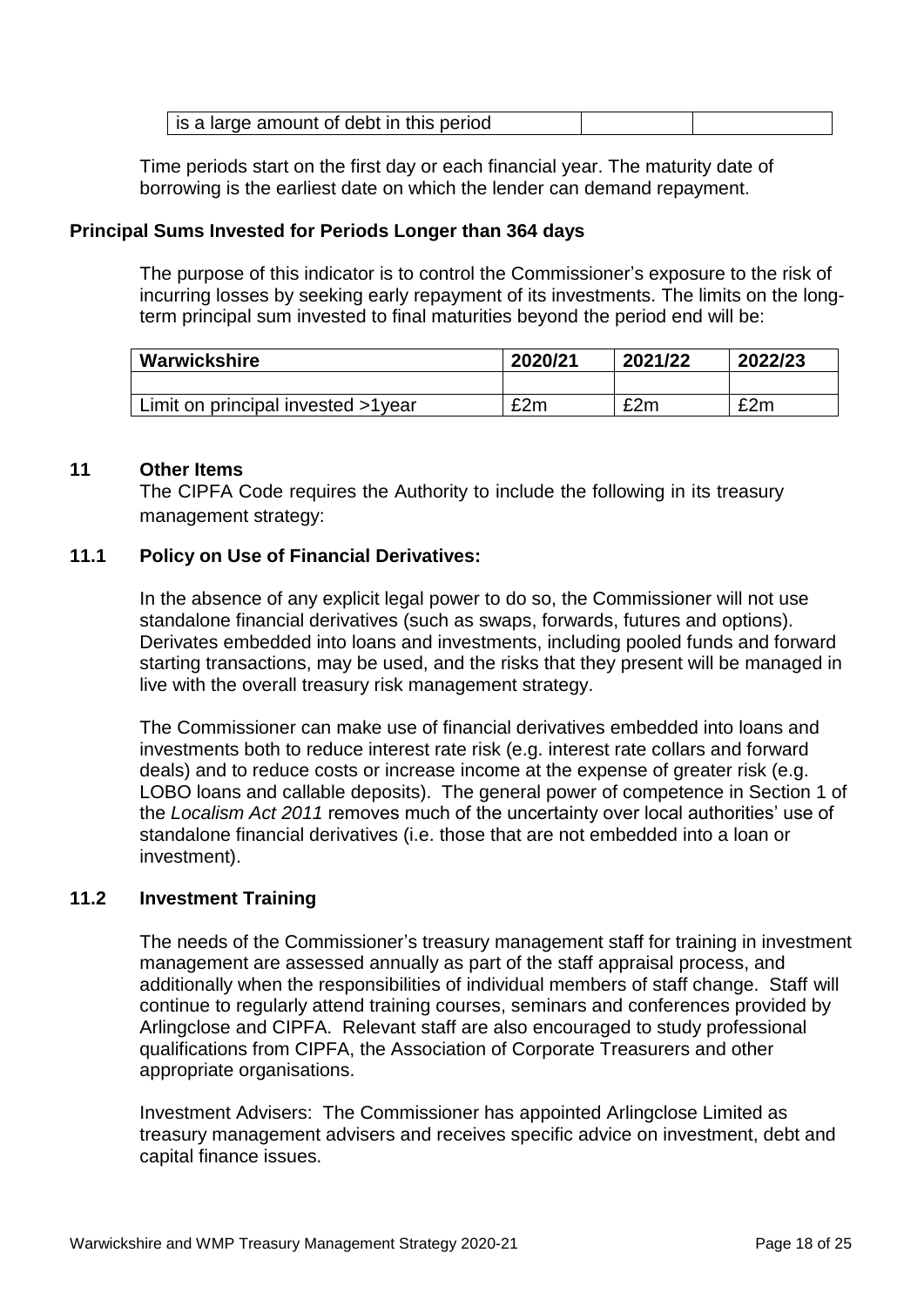## **11.3 Investment of Money Borrowed in Advance of Need**

The Commissioner may, from time to time, borrow in advance of need, where this is expected to provide the best long term value for money. Since amounts borrowed will be invested until spent, the Commissioner is aware that it will be exposed to the risk of loss of the borrowed sums, and the risk that investment and borrowing interest rates may change in the intervening period. These risks will be managed as part of the Commissioner's overall management of its treasury risks.

The total amount borrowed will not exceed the authorised borrowing limit of £45m. The maximum period between borrowing and expenditure is expected to be two years, although the Commissioner is not required to link particular loans with particular items of expenditure.

## **12 Financial Implications**

**12.1** The budget for investment income in 2020/21 is £80k, based on an average investment portfolio of £12.3 million at an interest rate of 0.65%. The budget for debt interest paid in 2020/21 is £0.554m, based on an average debt portfolio of £12.13m at an average interest rate of 4.66%. If actual levels of investments and borrowing, and actual interest rates differ from those forecast, performance against budget will be correspondingly different.

### **13 Other Options Considered**

The CIPFA Code does not prescribe any particular treasury management strategy for local authorities to adopt. The Treasurer having consulted the Audit Committee believes that the above strategy represents an appropriate balance between risk management and cost effectiveness. Some alternative strategies, with their financial and risk management implications, are listed below.

| <b>Alternative</b>                                                             | <b>Impact on Income</b><br>and Expenditure                                                         | <b>Impact on Risk</b><br><b>Management</b>                                                                                                                  |
|--------------------------------------------------------------------------------|----------------------------------------------------------------------------------------------------|-------------------------------------------------------------------------------------------------------------------------------------------------------------|
|                                                                                |                                                                                                    |                                                                                                                                                             |
| Invest in a narrower range<br>of counterparties and / or<br>for shorter times. | Interest income will be<br>lower.                                                                  | Lower chance of losses<br>from credit related<br>defaults, but any such<br>losses may be greater.                                                           |
|                                                                                |                                                                                                    |                                                                                                                                                             |
| Invest in a wider range of<br>counterparties and / or for<br>longer times.     | Interest income will be<br>higher.                                                                 | Increased risk of losses<br>from credit related<br>defaults, but any such<br>losses may be smaller.                                                         |
|                                                                                |                                                                                                    |                                                                                                                                                             |
| Borrow additional sums at<br>long-term fixed interest<br>rates.                | Debt interest costs will rise;<br>this is unlikely to be offset<br>by higher investment<br>income. | <b>Higher investment</b><br>balance leading to a<br>higher impact in the event<br>of a default, however<br>long-term interest costs<br>may be more certain. |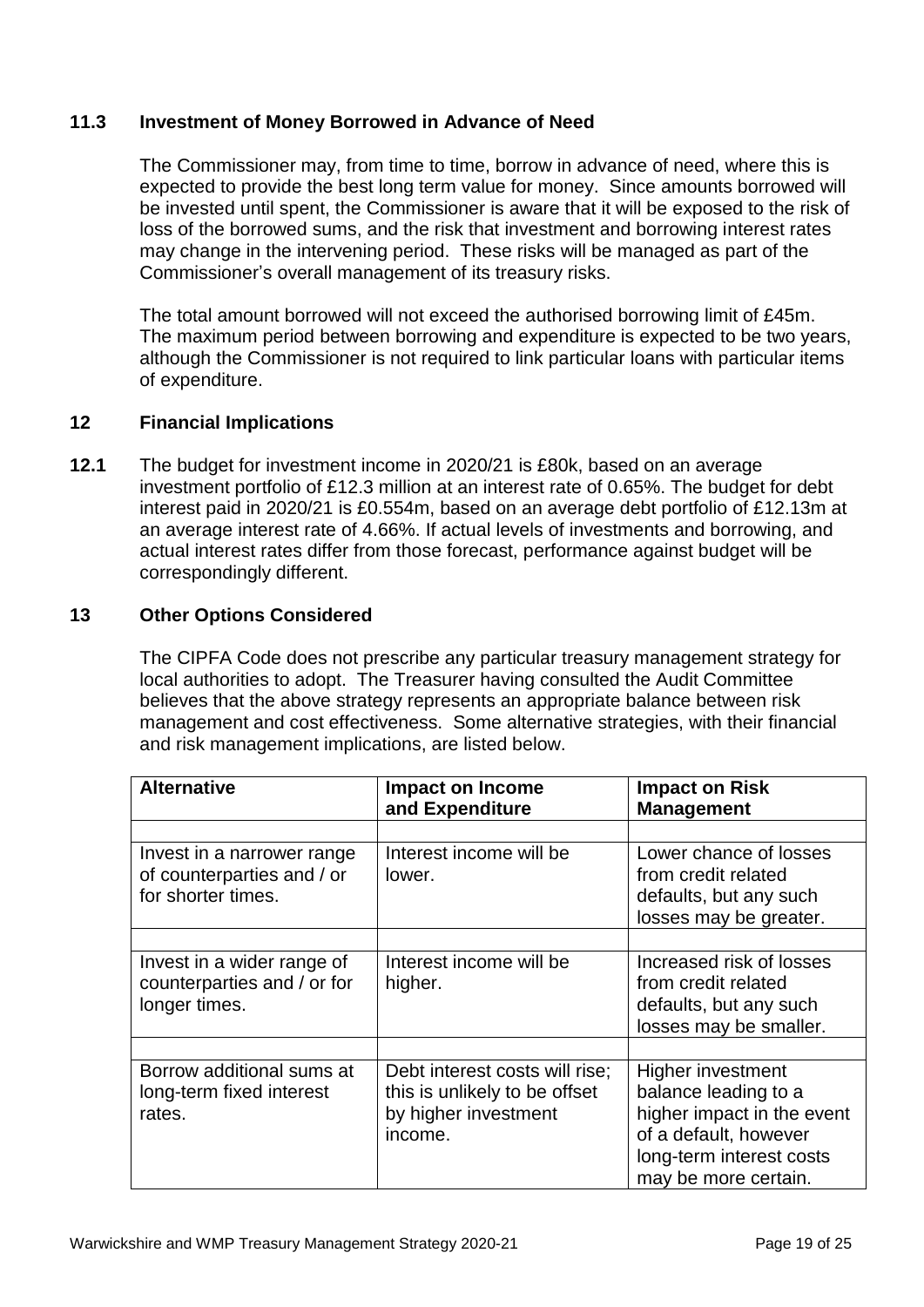| Borrow short-term or<br>variable loans instead of<br>long-term fixed rates. | Debt interest costs will<br>initially be lower.                           | Increases in debt interest<br>costs will be broadly offset<br>by rising investment<br>income in the medium<br>term, but long term costs<br>may be less certain. |
|-----------------------------------------------------------------------------|---------------------------------------------------------------------------|-----------------------------------------------------------------------------------------------------------------------------------------------------------------|
|                                                                             |                                                                           |                                                                                                                                                                 |
| Reduce level of borrowing                                                   | Saving on debt interest is<br>likely to exceed lost<br>investment income. | Reduced investment<br>balance leading to a lower<br>impact in the event of a<br>default; however long-<br>term interest costs may be<br>less certain.           |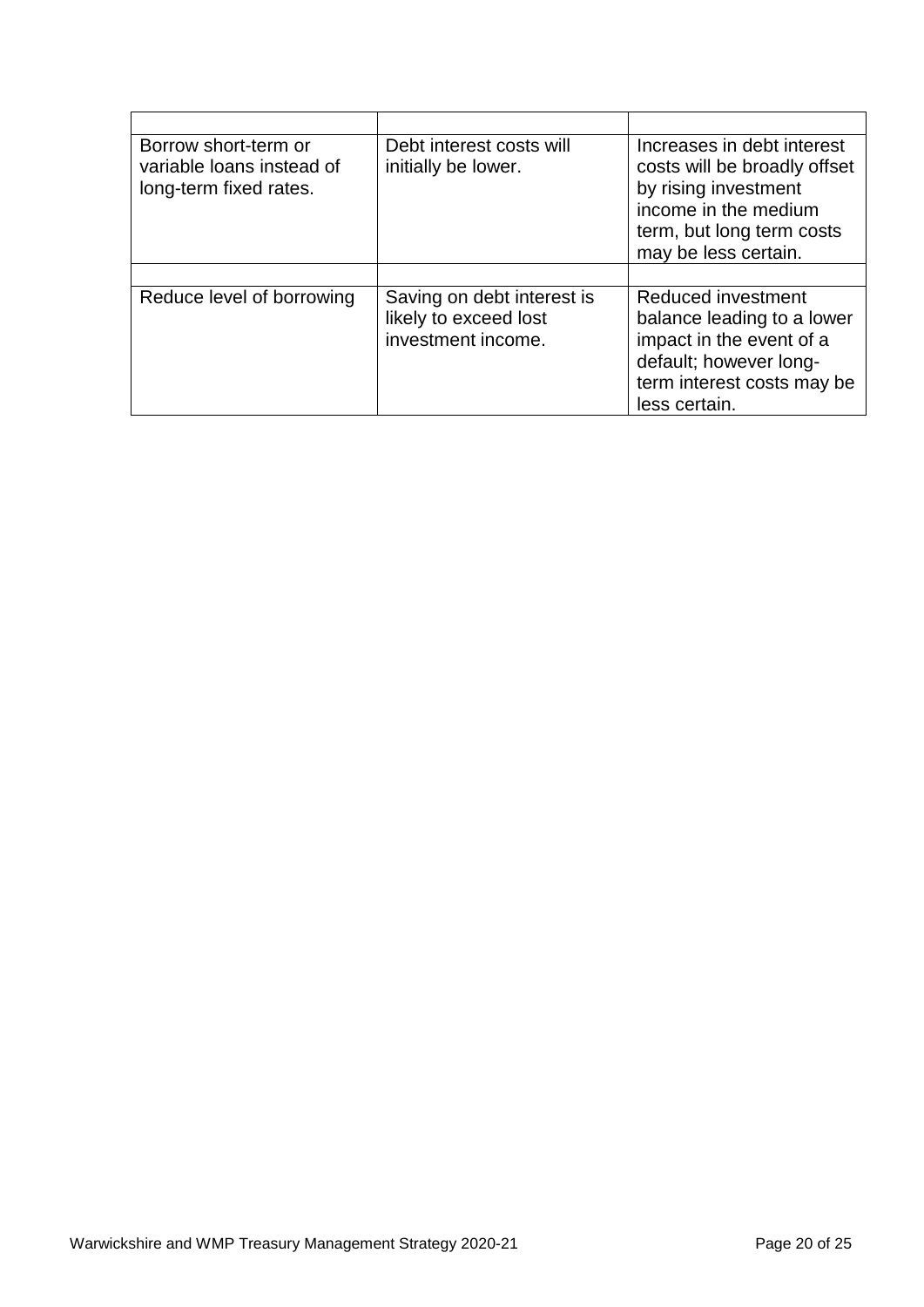# **APPENDIX A**

# **POLICE AND CRIME COMMISSIONER FOR WARWICKSHIRE**

## **Prudential Indicators and MRP Statement 2020/21**

### **Prudential Indicators 2020/21**

The Local Government Act 2003 requires the Authority to have regard to the Chartered Institute of Public Finance and Accountancy's *Prudential Code for Capital Finance in Local Authorities* (the Prudential Code) when determining how much money it can afford to borrow. The objectives of the Prudential Code are to ensure, within a clear framework, that the capital investment plans of Police and Crime Commissioners (PCCs) are affordable, prudent and sustainable, and that treasury management decisions are taken in accordance with good professional practice. To demonstrate that the PCC has fulfilled these objectives, the Prudential Code sets out the following indicators that must be set and monitored each year.

**Estimates of Capital Expenditure:** The PCC's planned capital expenditure and financing may be summarised as follows:

| <b>Capital Expenditure and</b><br><b>Financing</b> | 2019/20<br><b>Latest</b><br><b>Forecast</b><br>£m | 2020/21<br><b>Estimate</b><br>£m | 2021/22<br><b>Estimate</b><br>£m | 2022/23<br><b>Estimate</b><br>£m |
|----------------------------------------------------|---------------------------------------------------|----------------------------------|----------------------------------|----------------------------------|
| <b>Total Expenditure</b>                           | 7.043                                             | 17.408                           | 6.159                            | 4.599                            |
| <b>Capital Receipts</b>                            | 0.045                                             | 0.850                            | 0                                | 0                                |
| <b>Government Grants</b>                           | 0.434                                             | 0.113                            | 0.113                            | 0.113                            |
| <b>Reserves</b>                                    | 0.012                                             | 1.403                            | 1.403                            | 0.403                            |
| Revenue                                            | 4.187                                             | 5.000                            | 0.000                            | 0.000                            |
| <b>Borrowing</b>                                   | 2.365                                             | 10.042                           | 4.643                            | 4.083                            |
| <b>Total Financing</b>                             | 7.043                                             | 17.408                           | 6.159                            | 4.599                            |

**Estimates of Capital Financing Requirement:** The Capital Financing Requirement (CFR) measures the PCC's underlying need to borrow for a capital purpose.

| <b>Capital Financing</b><br><b>Requirement</b> | 31.03.20<br><b>Revised</b><br>£m | 31.03.21<br><b>Estimate</b><br>£m | 31.03.22<br><b>Estimate</b><br>£m | 31.03.23<br><b>Estimate</b><br>£m |
|------------------------------------------------|----------------------------------|-----------------------------------|-----------------------------------|-----------------------------------|
| <b>Total CFR</b>                               | 30.291                           | 44.658                            | 46.571                            | 46.642                            |

The CFR is forecast to rise by nearly £7m over the next three years as capital expenditure financed by debt outweighs resources put aside for debt repayment.

**Gross Debt and the CFR:** In order to ensure that over the medium term debt will only be for a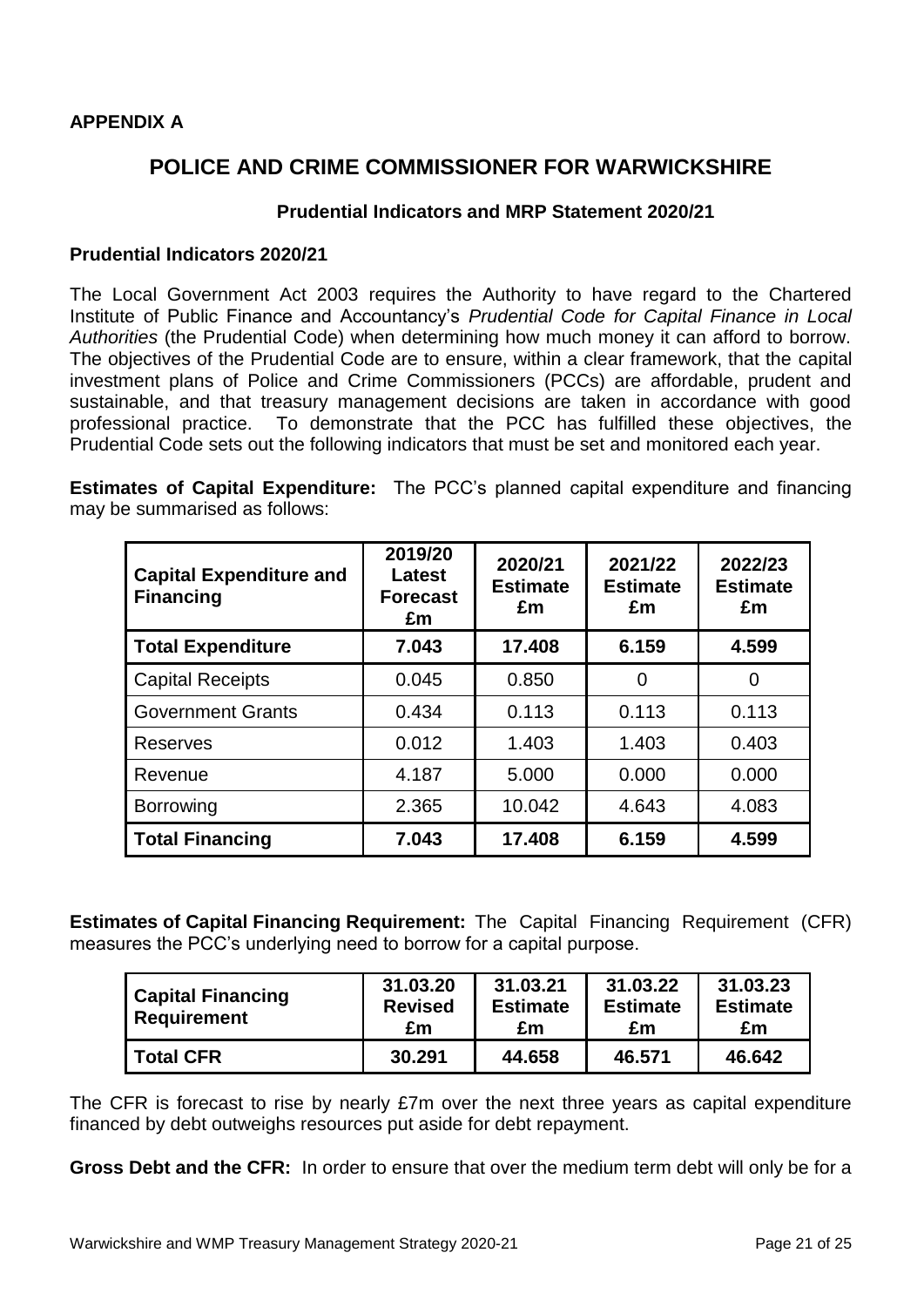capital purpose, the PCC should ensure that debt does not, except in the short term, exceed the total of CFR in the preceding year plus the estimates of any additional CFR for the current and next two financial years. This is a key indicator of prudence.

| <b>Debt</b>     | 31.03.20       | 31.03.21        | 31.03.22        | 31.03.23        |
|-----------------|----------------|-----------------|-----------------|-----------------|
|                 | <b>Revised</b> | <b>Estimate</b> | <b>Estimate</b> | <b>Estimate</b> |
|                 | £m             | £m              | £m              | £m              |
| Total Borrowing | 14.500         | 24.893          | 29,872          | 33,290          |

Total debt is expected to remain below the CFR during the forecast period.

**Operational Boundary for External Debt:** The operational boundary is based on the PCC's estimate of most likely (i.e. prudent but not worst case) scenario for external debt. It links directly to the PCC's estimates of capital expenditure, the CFR and cash flow requirements, and is a key management tool for in-year monitoring.

| <b>Operational</b><br><b>Boundary</b> | 2019/20<br><b>Revised</b><br>£m | 2020/21<br><b>Estimate</b><br>£m | 2021/22<br><b>Estimate</b><br>£m | 2022/23<br><b>Estimate</b><br>£m |
|---------------------------------------|---------------------------------|----------------------------------|----------------------------------|----------------------------------|
| <b>Total Debt</b>                     | 30,000                          | 35,000                           | 35,000                           | 35,000                           |

**Authorised Limit for External Debt:** The authorised limit is the affordable borrowing limit determined in compliance with the Local Government Act 2003. It is the maximum amount of debt that the PCC can legally owe. The authorised limit provides headroom over and above the operational boundary for unusual cash movements.

| <b>Authorised Limit</b> | 2019/20        | 2020/21         | 2021/22         | 2022/23         |
|-------------------------|----------------|-----------------|-----------------|-----------------|
|                         | <b>Revised</b> | <b>Estimate</b> | <b>Estimate</b> | <b>Estimate</b> |
|                         | £m             | £m              | £m              | £m              |
| Total Debt              | 40.000         | 45,000          | 45,000          | 45,000          |

**Ratio of Financing Costs to Net Revenue Stream:** This is an indicator of affordability and highlights the revenue implications of existing and proposed capital expenditure by identifying the proportion of the revenue budget required to meet financing costs, net of investment income.

| <b>Ratio of Financing</b>   | 2019/20        | 2020/21         | 2021/22         | 2022/23         |
|-----------------------------|----------------|-----------------|-----------------|-----------------|
| <b>Costs to Net Revenue</b> | <b>Revised</b> | <b>Estimate</b> | <b>Estimate</b> | <b>Estimate</b> |
| <b>Stream</b>               | %              | $\frac{1}{2}$   | $\%$            | $\%$            |
| <b>General Fund</b>         | 1.60           | 2.30            | 4.20            | 4.64            |

**Incremental Impact of Capital Investment Decisions:** This is an indicator of affordability that shows the impact of capital investment decisions on Council Tax levels. The incremental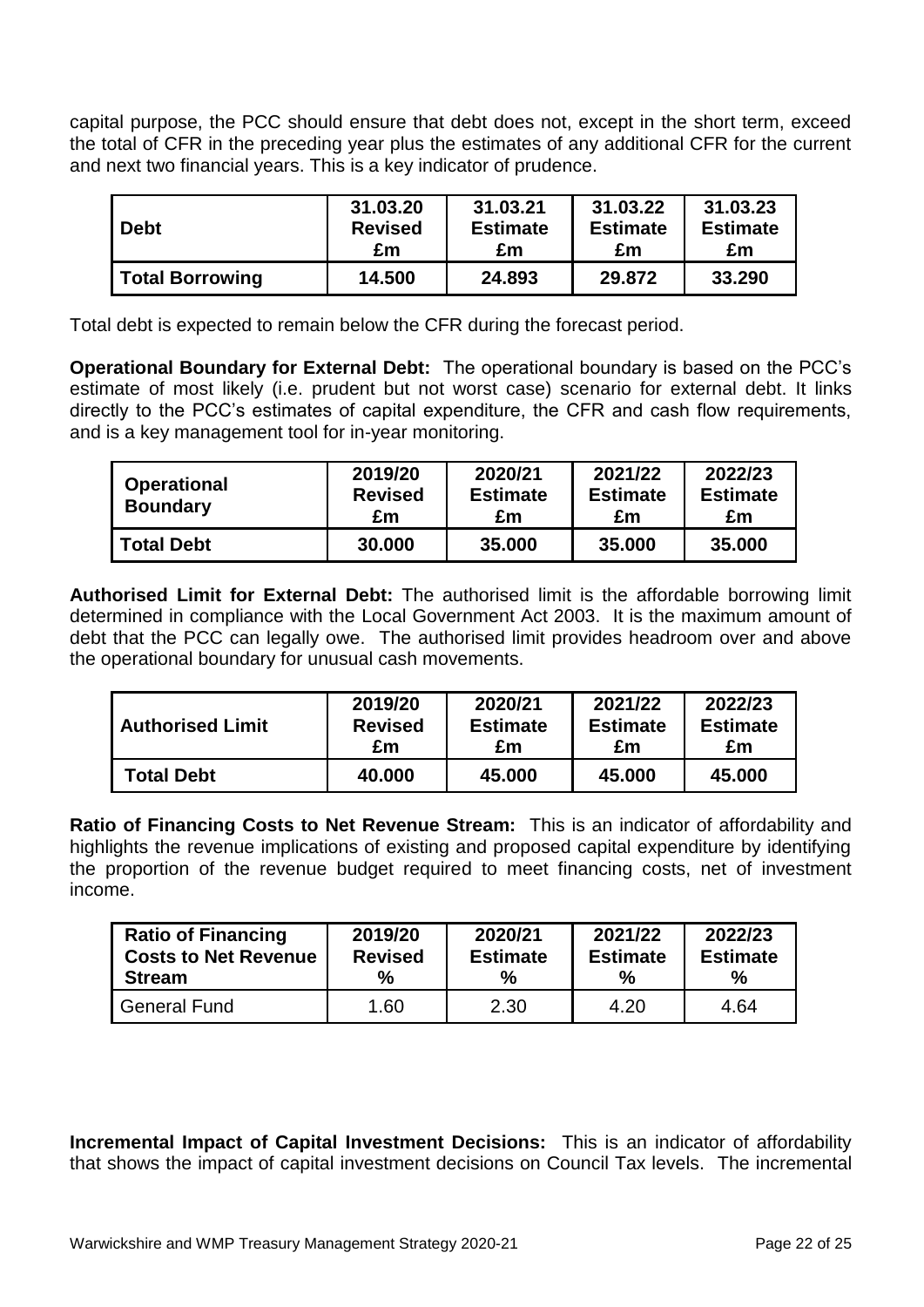impact is the difference between the total revenue budget requirement of the current approved capital programme and the revenue budget requirement arising from the capital programme proposed

| Incremental Impact of Capital                             | 2020/21         | 2021/22         | 2022/23         |
|-----------------------------------------------------------|-----------------|-----------------|-----------------|
| I Investment Decisions                                    | <b>Estimate</b> | <b>Estimate</b> | <b>Estimate</b> |
| l General Fund - increase in<br>annual band D Council Tax | 0.23            | 2.04            | 4.49            |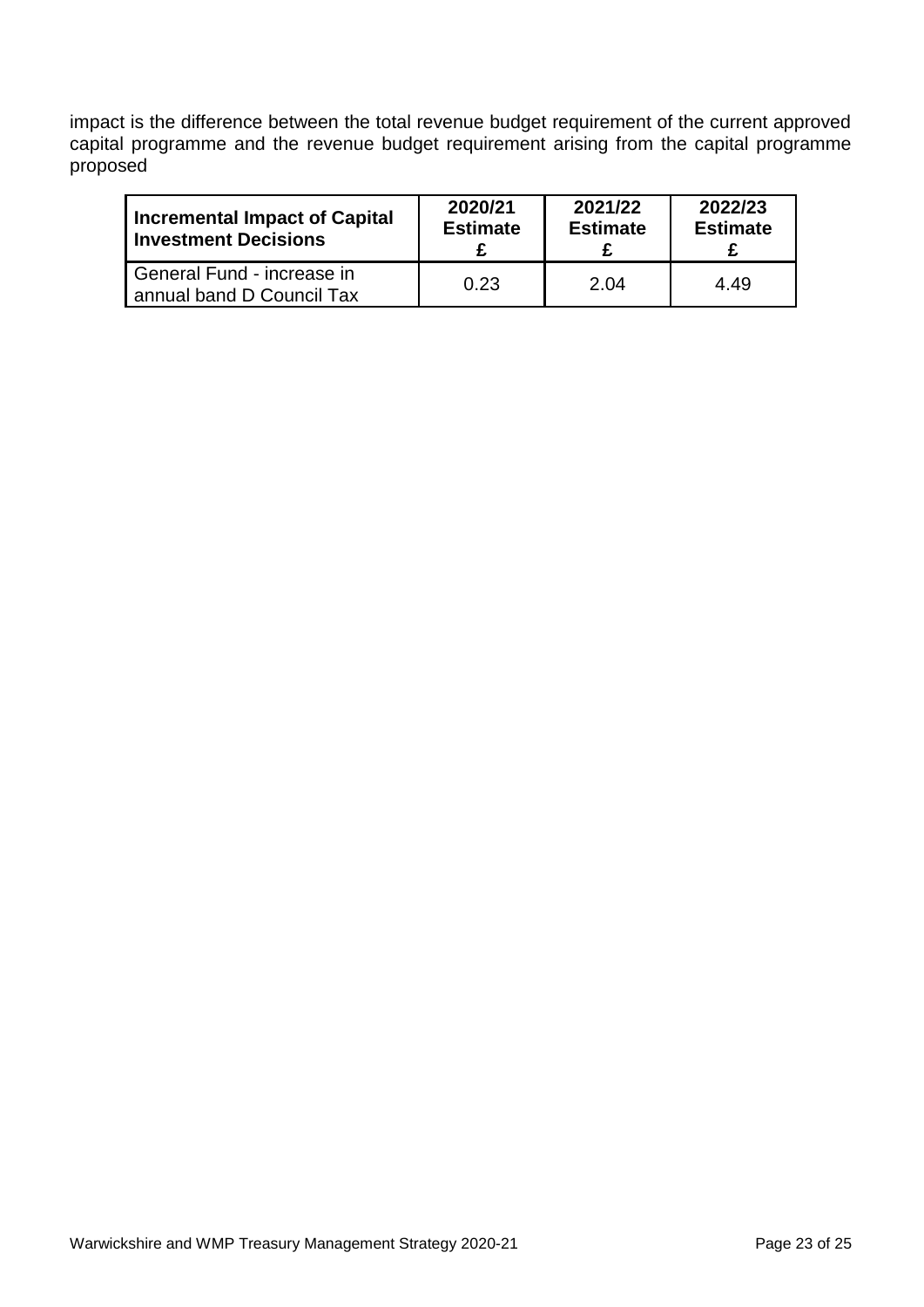## **Annual Minimum Revenue Provision Statement 2020/21**

Where the PCC finances capital expenditure by debt, he must put aside resources to repay that debt in later years. The amount charged to the revenue budget for the repayment of debt is known as Minimum Revenue Provision (MRP), although there has been no statutory minimum since 2008. The Local Government Act 2003 requires the PCC to have regard to the Department for Communities and Local Government's *Guidance on Minimum Revenue Provision* (the CLG Guidance) most recently issued in 2012.

The broad aim of the CLG Guidance is to ensure that debt is repaid over a period that is either reasonably commensurate with that over which the capital expenditure provides benefits, or, in the case of borrowing supported by Government Revenue Support Grant, reasonably commensurate with the period implicit in the determination of that grant.

The CLG Guidance requires the PCC to approve an Annual MRP Statement each year, and recommends a number of options for calculating a prudent amount of MRP. The following statement incorporates options recommended in the Guidance:

For capital expenditure incurred before 1<sup>st</sup> April 2008, MRP will be determined in accordance with the former regulations that applied on 31st March 2008. MRP has been calculated on a straight-line basis over a 40 year period.

For unsupported capital expenditure incurred after 31<sup>st</sup> March 2008, MRP will be determined by charging the expenditure over the period over which the capital expenditure provides a benefit to the PCC (based on the expected useful life of the relevant asset) using the annuity method, starting in the year after the asset becomes operational.

Capital expenditure incurred during 2020/21 will not be subject to a MRP charge until 2020/21.

Based on the PCC's estimate of its Capital Financing Requirement on 31<sup>st</sup> March 2020 at the time of setting the budget, the budget for MRP has been set as follows:

|                                                  | 31.03.2020<br><b>Estimated CFR</b><br>£m | 2020/21<br><b>Estimated</b><br><b>MRP</b><br>£m |
|--------------------------------------------------|------------------------------------------|-------------------------------------------------|
| Capital expenditure before 01.04.2008            | 11.430                                   | 0.286                                           |
| Unsupported capital expenditure after 31.03.2008 | 15.196                                   | 0.685                                           |
| <b>Total General Fund</b>                        | 26.626                                   | 0.971                                           |